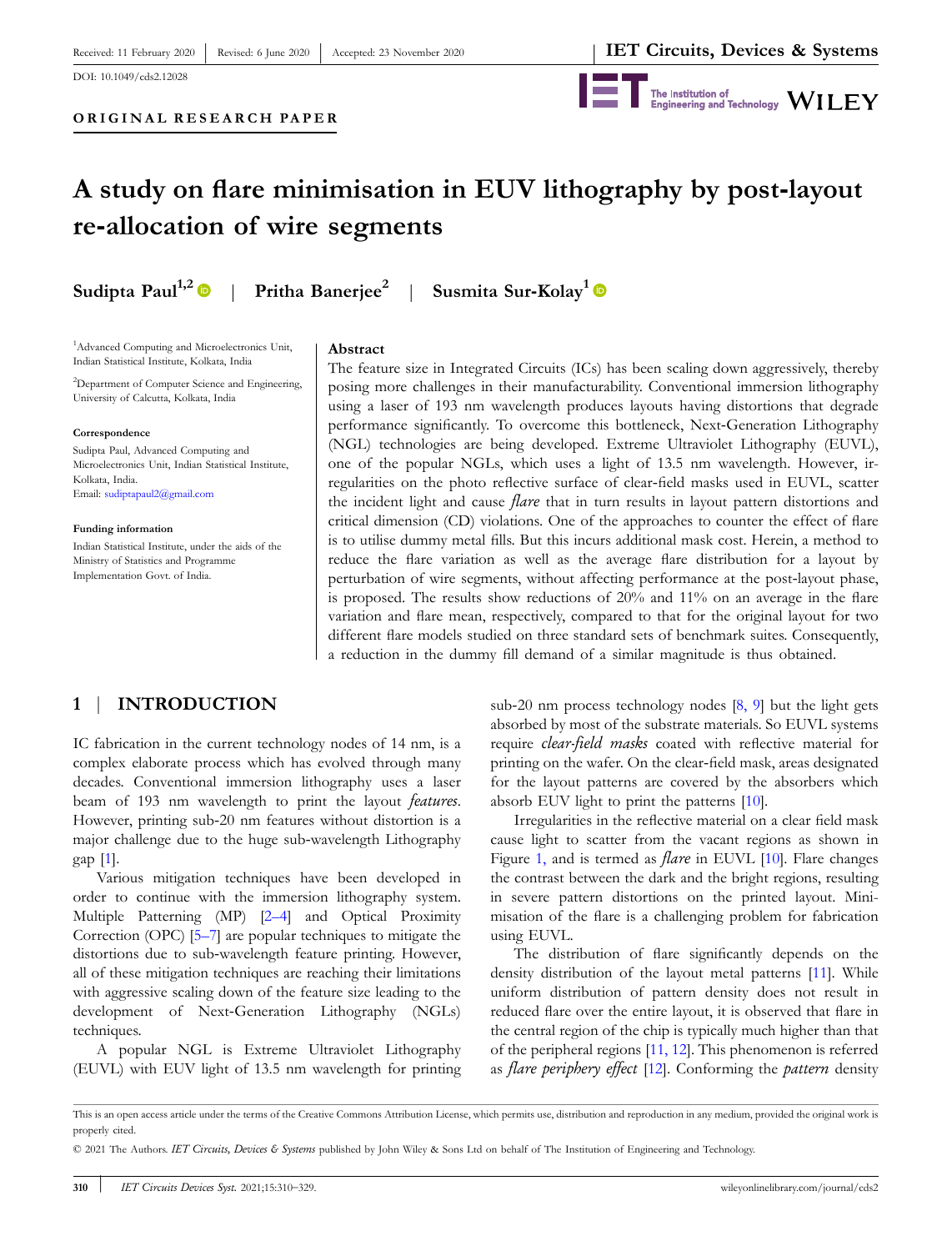

**FIGURE 1** Light scattering from irregular reflective surface of the Clear‐field mask

map of the layout to the *flare distribution* helps to minimise the global effect of flare. Since vacant regions are the source of flare, reduction of the vacant regions on a layout is typically used to minimise the flare. However, region filling strategies such as OPC and dummy filling incur additional mask overhead while degrading the performance of the chip. Moreover, such local mitigation techniques do not always improve the effect of flare significantly [11].

Previous works such as Refs. [10, 13] have reduced flare significantly by using extra dummy (non-functional) metal features which are typically introduced in the vacant regions to enhance mechanical robustness. However, these larger number of dummy fills increases the mask cost and the coupling capacitance between the metals if the dummies are placed without considering cross-talk as stated in Refs. [14, 15]. Effectively, this may affect the circuit speed.

In this study, the goal is to minimise flare by perturbation of already routed wire segments with no compromise in wirelength. A preliminary version of this work [16] based on Integer Linear Programing (ILP) to reduce flare by reallocation of certain post‐routed wire segments, has shown promising results on a set of randomly generated small synthetic circuits but track assignment was not addressed. The main contribution reported here is the total flow for flare reduction for a given layout with the following steps:

- An ILP-based solution is obtained to reduce flare by reallocating certain routed wire segments.
- A graph-theoretic method is proposed for assigning tracks to these wire segments considering Design Rule Check(DRC).

Furthermore, the flare periphery effect has been studied with two bell-shaped pattern density distribution, namely Gaussian and sigmoidal, in the absence of an accurate model. The corresponding results of reduction in flare and estimated dummy fill requirement for the post‐perturbed layouts for the circuits in MCNC, Faraday and ISPD'15 benchmark suites have been compared.

Our wire perturbation‐based method can facilitate fast and cost effective migration of large volumes of highly optimised complex designs already in production under traditional Immersion Photo‐lithography process at fabrcation facilities to the next-generation EUVL system. The proposed method not only preserves the original wirelength in the layout but also reduces the demand for dummy fills to reduce flare further which is corroborated by our experimental results.

The rest of the article is organised as follows. Section 2 includes preliminaries and the problem formulation. Section 3 gives the overview of our proposed method. Section 4 describes our ILP‐based density redistribution method for minimisation of flare. Section 5 elaborates our post-perturbation track assignment method. Section 7 illustrates our method of relaxing the ILP to enhance the minimisation of flare. Section 6 discusses the computation of pre and post perturbation dummy demands. Experimental results are presented in Section 9 and concluding remarks in Section 10.

#### **2** | **PROBLEM FORMULATION**

#### **2.1** | **Flare model**

The layout to be printed is given as an image. For an EUVL system, previous researchers [17, 18] have computed flare based on the *intensity map* of layout image. The flare distribution is modelled as a *Point Spread Function* (PSF) specific to the EUVL projection system. Hence, the *flare map* of a layout is obtained from the convolution of the applicable PSF with the intensity map of the layout image. However, such computation is very time consuming. Thus the entire layout is divided uniformly into suitably sized rectangular grid cells where each grid cell is denoted as (*i*, *j*). The intensity map of the layout image is approximated to the pattern density map of the gridded layout. The values of the PSF considered are also discretised for each of the grid cells.

In the post-routing phase, the interconnection patterns of each net comprise a sequence of vertical and horizontal wire segments placed in different metal layers. Typically, each metal layer has a preferred orientation of the wire segments to be printed on it. As mentioned above, the entire area of a layout is divided into fixed sized orthogonal grid cells where each grid cell can accommodate a fixed amount of pattern area obeying the design rules, and is termed as *available area* for that grid cell. Few of the terms defined in our earlier work [16] needed to describe our proposed flow, are given below.

**Definition 1** For a cell  $(i, j)$  the pattern density  $D_p(i, j)$ is the ratio of the sum of areas of its existing patterns to its available area.

**Definition 2** For a cell  $(i, j)$  the vacancy density is given as  $D_v(i, j) = 1 - D_p(i, j)$ .

For EUVL with clear field masks, as the vacant regions of the layout contribute to the flare, the vacancy density map  $D_v$ is used to approximate the intensity map, instead of the pattern density map, during computation of flare map *F* [10] as follows: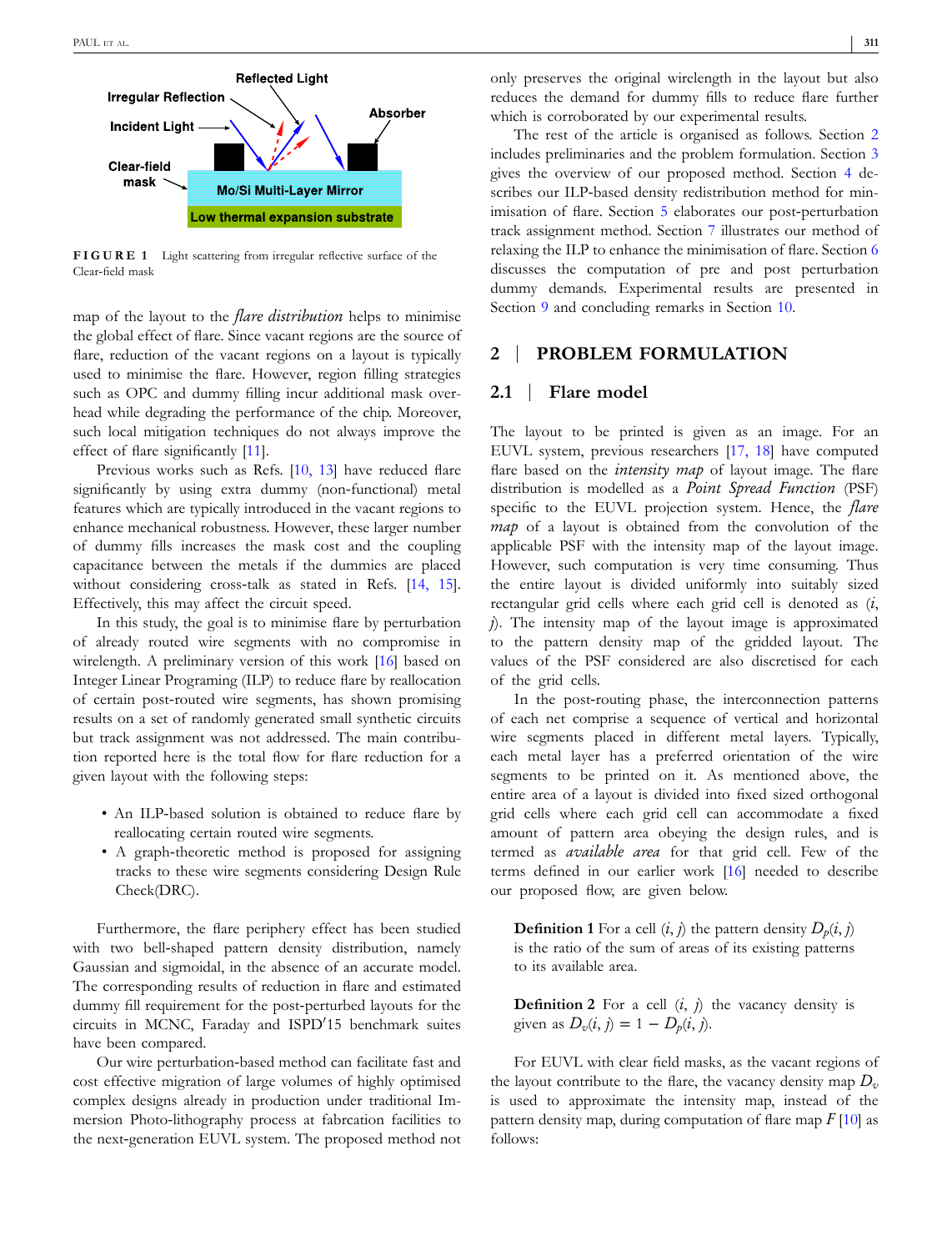$$
F(i,j) = D_v(i,j) \otimes PSF(i,j)
$$
 (1)

where  $F(i, j)$ ,  $D_v(i, j)$  and  $PSF(i, j)$  are, respectively, the value of flare, the vacancy density and the discrete PSF corresponding to the cell  $(i, j)$  in the gridded layout.

#### **2.2** | **Problem statement**

Flare mitigation can be achieved by a change in the pattern density distribution of a layout. The pattern density of the layout can be changed by either (i) introducing dummy metal fills, or ii) moving (perturbing) certain wire segments of the nets to other predefined parallel routing tracks on the same metal layer. We formulate the problem considering the latter approach of moving the segments to obtain a new pattern density map for flare minimisation without sacrificing the wirelength of the layout. Without loss of generality, ae set of patterns for wire segments on only one metal layer is processed at a time for flare reduction and referred as the layout in the remaining article. A few definitions are needed first.

**Definition 3** A wire segment s in a layout is said to be movable if it can be moved to another predefined parallel routing track without increasing the wirelength of its net.

**Definition 4** The perturbation range *r(s)* of a wire segment s in a layout is the set of routing tracks, parallel to s on either side of s, on which s can be moved without increasing the wirelength of its net.

A wire segment *s* which is not movable is termed as fixed. A target pattern density map  $D_p^t$  is modelled for a given layout in order to minimise flare. The goal is to achieve  $D^t_p$  by perturbation of wire segments in the layout. The problem of flare reduction by wire perturbation can be stated as in Ref. [16]:

**Problem 1** *Given a uniformly gridded layout with W*  $\times$  *H* cells, the PSF and the target pattern density map *D*<sup>*t*</sup><sub>*p*</sub>, determine the set of movable segments S = {s<sub>*i*</sub>|1  $\le$  $i \leq k$ , and re-allocate each of these to a grid cell within *its perturbation range r*(*s<sup>i</sup>* )*, such that the sum of the difference between the pattern density map D<sup>p</sup> after re‐ allocation and the target density map*  $D_p^t$ , that is,  $\sum_{i=0}^{W} \sum_{j=0}^{H} |D_{p}^{t}(i,j) - D_{p}^{t}(i,j)|$  is minimised.

## **3** | **OVERVIEW OF OUR WIRE SEGMENT PERTURBATION**

Here, an overview of the proposed method is given that includes computation of flare conforming target density map and the perturbation range of a movable wire segment. The details of ILP formulation and the track assignment are described in Section 4.

## **3.1** | **Overview**

Figure 2 illustrates the overall flow of our proposed method. A gridded layout and the relevant PSF, typically a 2D‐Gaussian distribution, are the inputs. The pattern density map  $D_p$  and the corresponding vacancy density map  $D_v$  are computed from the input layout. Equation (1) is used to compute the flare map *F* for the input layout. In order to capture the flare periphery effect of EUVL systems, we have used bell‐shaped curves, obtained from 2*D* Gaussian and sigmoidal distributions, as target pattern density maps. In the next step, all the movable segments are identified and their perturbation ranges are computed. We then employed our Integer Linear Programing (ILP) based formulation proposed in Ref. [16] with an enhancement to re-assign the movable wire segments in order to satisfy the target pattern density map with no increase in wirelength. Re‐allocation of the movable wire segments to the grid cells is followed by their track assignment using an improved version of the method proposed in Ref. [19]. The new flare map is computed for the post-perturbed layout. Finally, the flare variation and the mean flare of the perturbed layout is reported. We also compute the dummy fill demand map corresponding to the pattern density map of both the input and the modified layout generated after the perturbation for comparison.

#### **3.2** | **Estimation of target pattern density**

In order to guide the wire segment perturbation, a target pattern density map has to be used. Higher pattern density at the centre of the chip results in the reduction of flare due to the flare periphery effect as stated in Refs. [11, 12]. Hence, layout density needs to be high for a range over the centre and low in the peripheral region of the layout. Similar observations



**FIGURE 2** Overview of flare optimisation by wire perturbation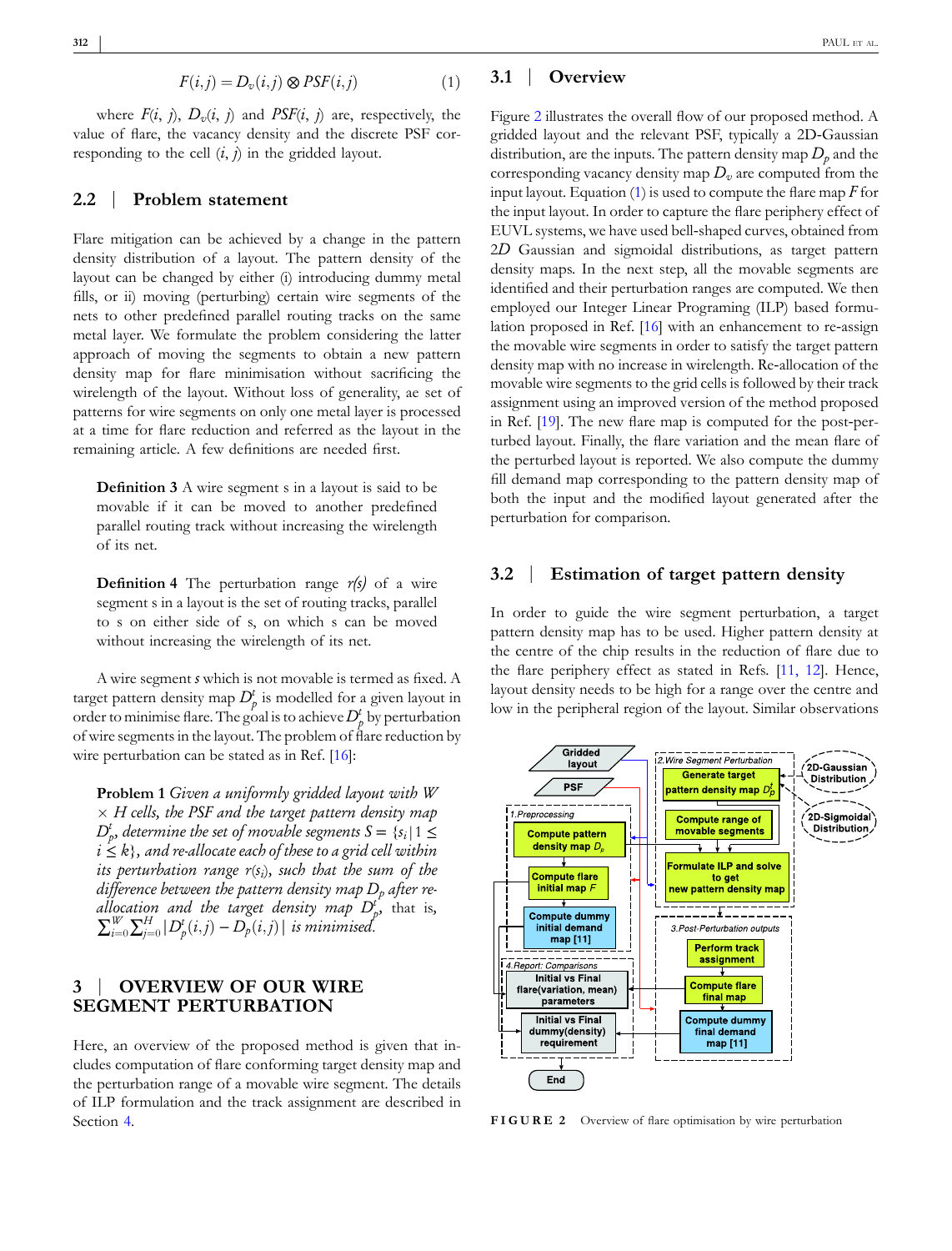are also stated in previous researches such as Refs. [10, 13]. Consequently, a concave bell shaped target pattern density distribution is used to capture the flare periphery effect suitably. In this work, we have considered two models of pattern density distribution, namely, (1) Gaussian and (2) sigmoidal as considered by us in Refs. [16, 19], and studied extensively the effect on flare reduction. The Gaussian and sigmoidal distributions used for target density estimation reaches their maximum heights at the centre of the layout. The changes in the gradient of sigmoidal distribution is lower than the same in the Gaussian distribution up to a certain range from the centre of the layout. However, sigmoidal distribution changes abruptly outside that range from the centre, where as gradient of Gaussian distribution changes gradually. Figure  $3(a)$ –(c) show the flare map of a circuit layout, a 2D‐Gaussian distribution and a 2D‐sigmoidal map, respectively. The similarity between the global flare distribution and the 2D Gaussian or sigmoidal distribution map justifies the use of those functions to estimate the target density map for flare minimisation.

Sections 3.2.1 and 3.2.2, respectively, illustrate the generation of target density map using Gaussian and sigmoidal function.

#### 3.2.1 | Gaussian target pattern density

The target pattern density distribution is generated from a Gaussian function as in Equation (2), where the mean is considered to be 0. The values of *i* and *j* represent the indices of the cells in a gridded layout. Therefore, the co‐ordinate system is such that the origin  $(i = 0, j = 0)$  lies at the centre of the chip. For a 2D normal distribution with  $\sigma$  as the standard deviation, it can be easily shown that the volume within 2*σ* distance of the mean covers 95*%* of the total volume of the distribution. Hence, the distance from the centre of the layout to its boundary is chosen as  $2\sigma$  of the desired normal distribution for representing the flare periphery effect. This Gaussian distribution function with its maximum at the centre of the layout normalised to one is given by:

$$
G(i,j) = \frac{1}{2\pi\sigma^2} e^{-\frac{i^2 + j^2}{2\sigma^2}}
$$
 (2)

## 3.2.2 | Sigmoidal target pattern density

A sigmoidal function as given below in Equation (3) is used to generate a target density map.

$$
S(i) = \frac{1}{1 + e^{-\alpha \frac{2}{\beta}(i + \frac{\beta}{2})}}
$$
(3)

Figure  $4(a)$ –(c) shows the steps of generating the final 2D– Sigmoidal distribution as given in Equation (4). The final sigmoidal target density map  $M(i, j)$  is shown in Figure 4(c) with the maximum value at the origin, that is, at the centre of the chip.

$$
M(i,j) = \frac{1}{1 + e^{-\alpha \cdot 2\beta \cdot (\sqrt{i^2 + j^2} + \frac{\beta}{2})}}
$$
(4)

In Equation (4), the parameters  $\alpha$  and  $\beta$ , respectively, determine the sharpness of the curve, and the offset to translate the curve to the centre of the first quadrant. The 2D‐ sigmoidal curve shown in Figure  $3(c)$  has the value of  $\alpha$  same as that of  $\sigma$  in Figure 3(b).

The generation of the target density map varying the values of  $\alpha$  and  $\sigma$  is revisited as explained later in Section 9 for better reduction of flare parameters.

## **3.3** | **Computation of perturbation range**

A routed net has vertical and horizontal segments laid out onto the predefined routing tracks at uniform intervals on the layout. The different segments of a net are typically connected by *vias*. A wire segment of the routed net on the layout is perturbed by shifting it to a new routing track along its original orientation without any change in its wirelength. Note that, the wirelength of a net increases if a segment having fixed pins on either side is moved in left‐right (for vertical) or up‐down (for horizontal) directions. Perturbation range cannot be defined for these *fixed segments*.



**FIGURE 3** (a) The flare map of a circuit layout, (b) a 2D–Gaussian function and (c) a 2D–sigmoid function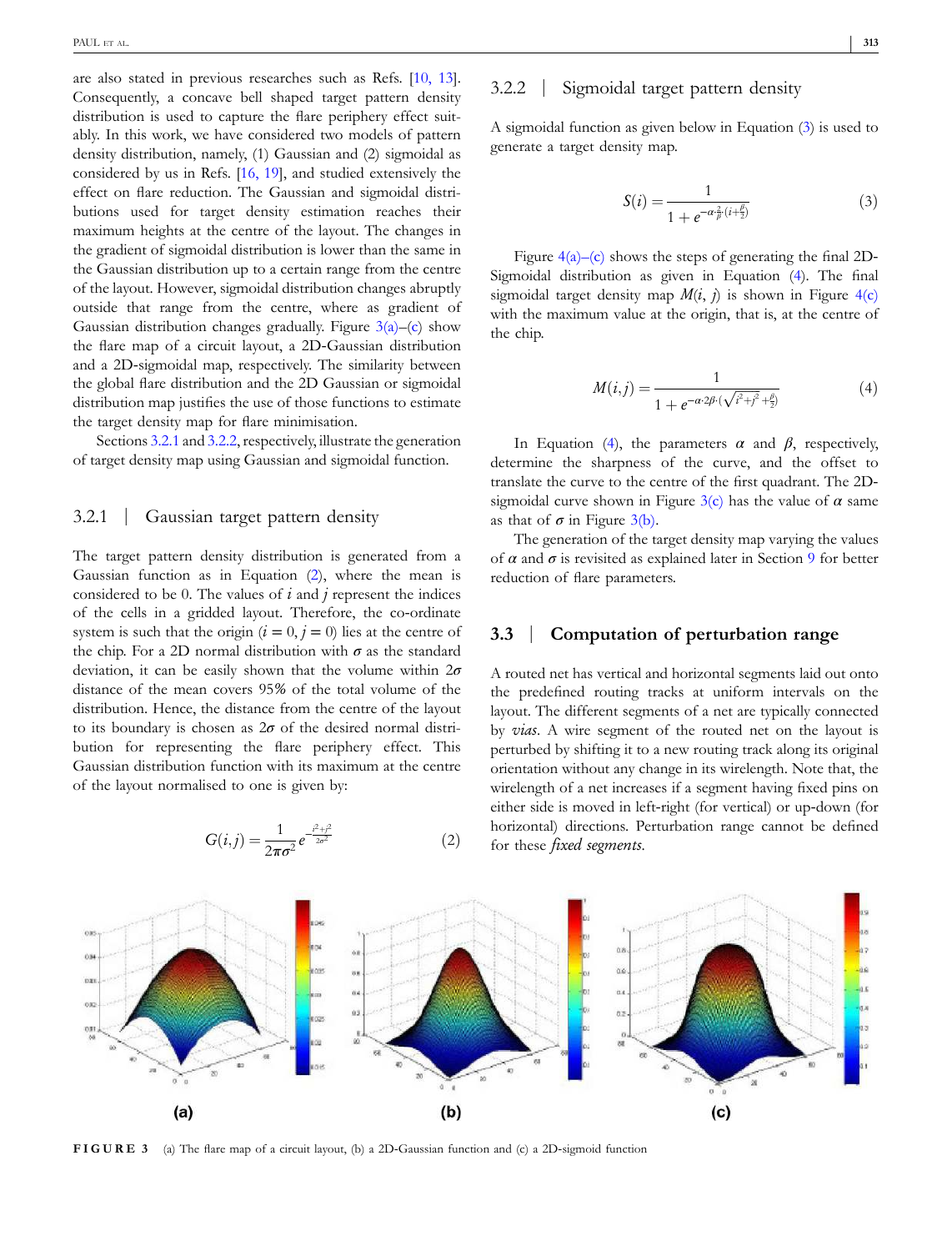![](_page_4_Figure_1.jpeg)

**FIGURE 4** (a) A sigmoid curve with the value of 0.5 at the centre of the first quadrant; (b) Rotating the curve in (a) about the *z* axis; (c) Final 2D-map obtained by transforming from polar to Cartesian system

![](_page_4_Figure_3.jpeg)

**FIGURE 5** Patterns with a movable vertical wire segment; perturbation range of the vertical segment in each pattern indicated by dotted rectangle and arrows indicate permissible directions of movement

For each movable segment, we compute the perturbation range similar to Ref. [16] which preserves its wirelength. A few wirelength preserving patterns similar to Ref. [20] as shown in Figure 5 are identified for this purpose. In Figure 5, the vertical segments in all these patterns can be perturbed within a *perturbation range*  $X_{bl}$  to  $X_{tr}$ , preserving the connectivity and wirelength of the pattern.

The perturbation range is computed as the smallest rectangle enclosing a segment and the segments that are orthogonally connected to it. Once the perturbation range  $r_i$  is defined for a segment *s<sup>i</sup>* , it can be moved to any valid routing track within  $r_i = \{(X_{bl}, Y_{bl}), (X_{tr}, Y_{tr})\}$ . Such a movement preserves the connectivity of the net and does not increase the wirelength as well. Here,  $(X_{bl}, Y_{bl})$  and  $(X_{tr}, Y_{tr})$  are the coordinates of the bottom left and top right corners of the perturbation range, respectively.

The effect on wirelength due to the perturbation of a movable vertical segment *s* within the perturbation range *r* is elaborated in Figure  $6(a)$ –(d) and Figure 7(a)–(c). The figure illustrates the perturbation of vertical segments of patterns in Figure  $5(a)$  and (b) to the left or right (dotted arrows) within the perturbation range, respectively. Note that, a wire segment is either movable or fixed depending on the presence of vias or fixed pins at its end(s).

For every pattern in Figure 5, a perturbation range can be computed similarly.

![](_page_4_Figure_9.jpeg)

**FIGURE 6** (a) Movable vertical segment *s* in patterns of Figure 5(a); (b) with no change in total length  $(+L \text{ and } -L)$  of net due to the left (right) movement of the vertical segment *s* within the dashed rectangle defining its perturbation range; (c) segment *s* cannot be moved to its right without increasing the wirelength due to fixed pin (marked red) but can be moved left within dashed rectangle defining its perturbation range; (d) movements not allowed due to a fixed pin

## **4** | **PROPOSED METHOD FOR ILP‐BASED WIRE SEGMENT PERTURBATION**

We propose an Integer Linear Programing (ILP) based approach in order to redistribute the density of patterns on the layout conforming to the target pattern density map. As stated before, we divided the input layout into same sized rectangular grid cells for this formulation. Our ILP is formulated for each horizontal or vertical panel of grid cells. The following parameters are computed to formulate the ILP in this paper.

- $\bullet$  The current pattern density distribution  $D_p$  computed from the input layout.
- The set of movable segments  $S_P = \{s_i\}$  to be perturbed within the panel.
- The perturbation range  $r_j$  for each segment  $s_j$  as computed in Section 3.3 mapped to grid cells.
- The target pattern density map  $D_p^t$  computed using Gaussian or sigmoidal distribution as shown in Section 3.2

The objective of the ILP formulation is to minimise the flare. Hence it distributes the layout patterns such that the difference between the target density map  $D_p^t$  and the new pattern density map  $D_p$  over all the grid cells  $g$  in the panel,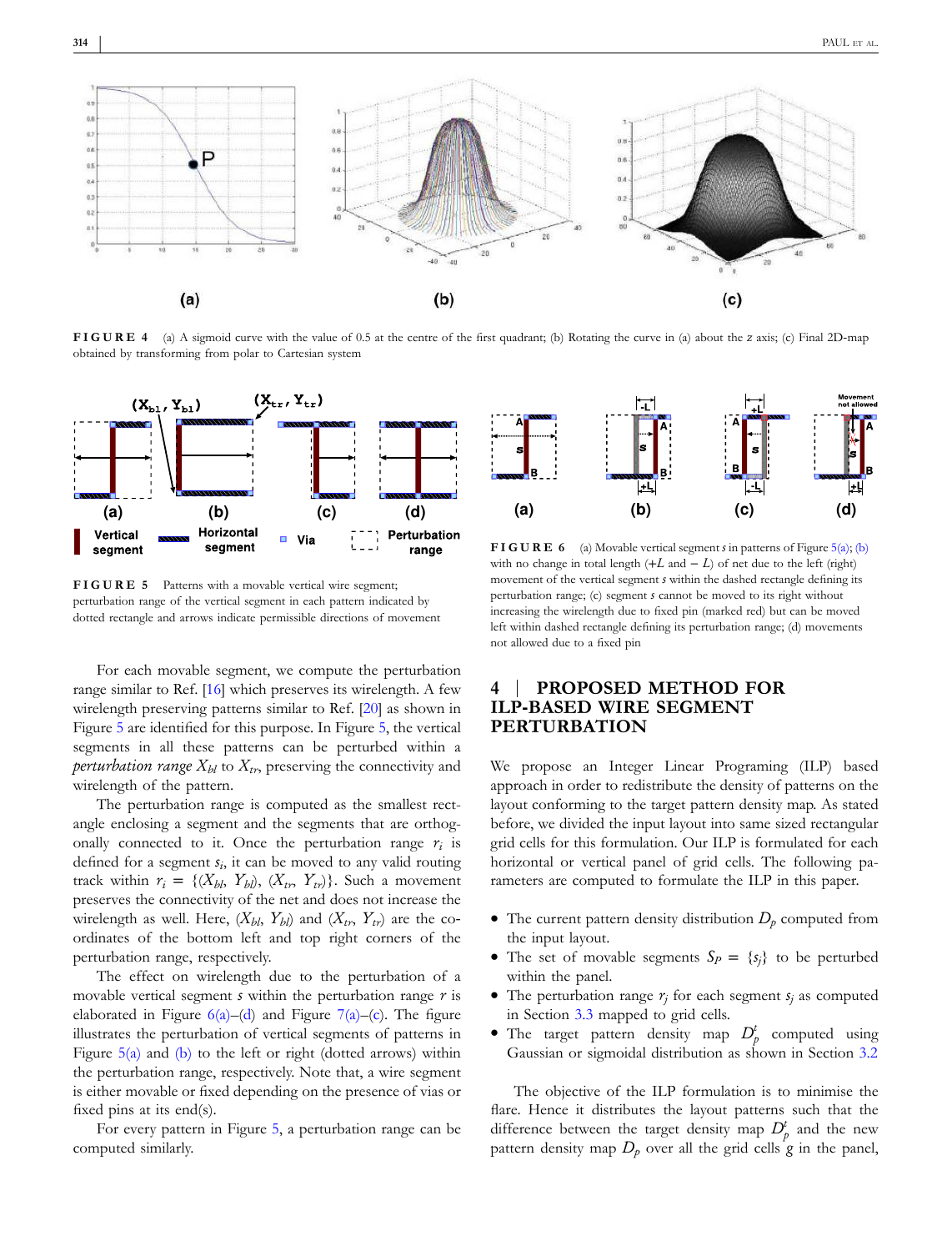![](_page_5_Figure_1.jpeg)

**FIGURE 7** (a) Perturbation of vertical segment *s* in patterns of Figure 5(b) is not allowed towards left in order to preserve wirelength; (b) *s* can be moved right causing a 2L decrease in wirelength due to the presence of vias at both ends of *s*; (c) movement of *s* not allowed to the right due to the presence of fixed pins at both ends of *s*

that is,  $\sum_{g} |D_p^t(g) - D_p(g)|$  is minimised for the corresponding panel. In order to realize the layout patterns during perturbation, all the density maps in the objective function are converted to the area maps (product of density and total area of a grid cell) in the ILP formulation.

In order to explain the ILP formulation for a panel *P* (vertical or horizontal) of grid cells a few notations are used as follows:

• *n<sup>c</sup>* : number of grid cells in the panel

- Γ : sequence of grid cells in the panel from left to right,  $\langle g_1, g_2, \ldots, g_{n_c} \rangle$
- *n<sup>s</sup>* : number of movable segments in the panel
- *i* : index of a grid cell in the panel
- *j* : index of a segment in the panel

•  $S_p$ : set of *movable* segments  $\{s_1, s_2, \ldots, s_{n_s}\}$  in the panel *P*

•  $A_i^v$  : area in cell  $g_i$  available for allocation of the segments excluding the area of *fixed* segments

• *A s j* : area of *movable* segment *s<sup>j</sup>*

•  $A_i^a$ : total area of the segments allocated to cell  $g_i$  given by Equation (5).

- $A_i^t$ : target pattern area for cell  $g_i$  given by Equation (6).
- *w* : user defined parameter.
- *xij* : a binary variable defined as

$$
x_{ij} = \begin{cases} 1, & \text{if segments}_{j} \text{is assigned to cell } g_i \\ 0, & \text{otherwise} \end{cases}
$$

For all grid cells  $g_i \in \Gamma$ ,  $A_i^a$  and  $A_i^t$  are given as follows,

$$
A_i^a = \sum_{j=1}^{n_s} x_{ij} \cdot A_j^s \tag{5}
$$

$$
A_i^t = A_i^v \cdot \left( D_p^t(i) \Big/ (\max_{\forall g_i \in \Gamma} D_p^t(i)) \right) \tag{6}
$$

The objective function and the constraints are given in Eqs. 7 8 9 and 10 11, respectively.

$$
maximize: \sum_{i} A_i^a - w \cdot \left(\sum_{i} |A_i^a - A_i^t|\right) \tag{7}
$$

subject to:

$$
A_i^a \le A_i^v \quad , \quad \forall g_i \in \Gamma,
$$
 (8)

$$
\sum_{i=1}^{n_c} x_{ij} = 1 \quad , \quad \forall s_j \in S_P. \tag{9}
$$

$$
x_{kp} + x_{lq} = 1 \tag{10}
$$

The objective function in Equation (7) provides maximisation of the assigned wire segment area  $A_i^a$  in a grid cell which in turn minimises the term  $A_i^a - A_i^t$ . Thus, it makes the assigned segment area closer to the target area.

If the area of the segments assigned to a grid cell exceeds the available area, it causes an overflow. The constraint given in Equation (8) prevents such overflow of segment area in a grid cell.

The constraint in Equation (9) keeps the entire segment together inside a single cell. Otherwise, a segment can get split into multiple segments, requiring insertion of connecting segments in different metal layers, thus can introduce multiple design rule violations as well as additional wirelengths.

Equation (10) corresponds to the set of constraints for a pair of segments for preserving the topological order of the movable segments. The set contains constraints for each pair of segment  $s_p$  and  $s_q$  such that  $s_p \in G_p$ ,  $s_q \in G_p$  and  $p \leq q$ . Changing the order of certain pair of segments can potentially introduce overlaps (termed conflicts) during their track assignment. An example of the potential conflict that can appear in the perturbed layout after track assignment is shown in Figure  $8(a)$  and (b) and hence taken care by Equation (10). The vertical segments  $s_1$  and  $s_2$  in Figure 8(a) belong to two different nets in the metal layer  $M_i$  and can move either to the left or to the right within their perturbation range. Both their connected horizontal segments  $h_2$ and  $h_4$  belong to the metal layer  $M_j$ . The order of the segments  $s_1$  and  $s_2$  is reversed due to perturbation along dotted arrows causing overlapping of  $h_2$  and  $h_4$  as shown in Figure 8(b).

In the set of constraints represented by Equation (10),  $x_{kp}(x_{lq})$  is a binary variable which is 1 if the left(right) vertical segment  $s_p(s_q)$  is assigned to grid cell  $g_k(g_l)$ , and 0 otherwise. Segments  $s_p$  and  $s_q$  are the vertical segments that cause conflicts if their order is changed. The indices *k* and *l* take the indices of grid cells from the perturbation range of  $s_p$  and  $s_q$ , respectively. Note that, the reversal of segments are represented only by the constraints where  $k > l$ .

A conflicting pair of segments in a metal layer  $M_i$  can be identified by following conditions:

- � At least one of the corresponding end point is collinear;
- � Perturbation ranges of both segments overlap;
- � The corresponding connected orthogonal segments belong to the metal layer  $M_i$  and  $M_k$ , such that one of the following is true (i)  $j, k \leq i$  or (ii)  $j, k \geq i$  or (iii)  $j = k$ .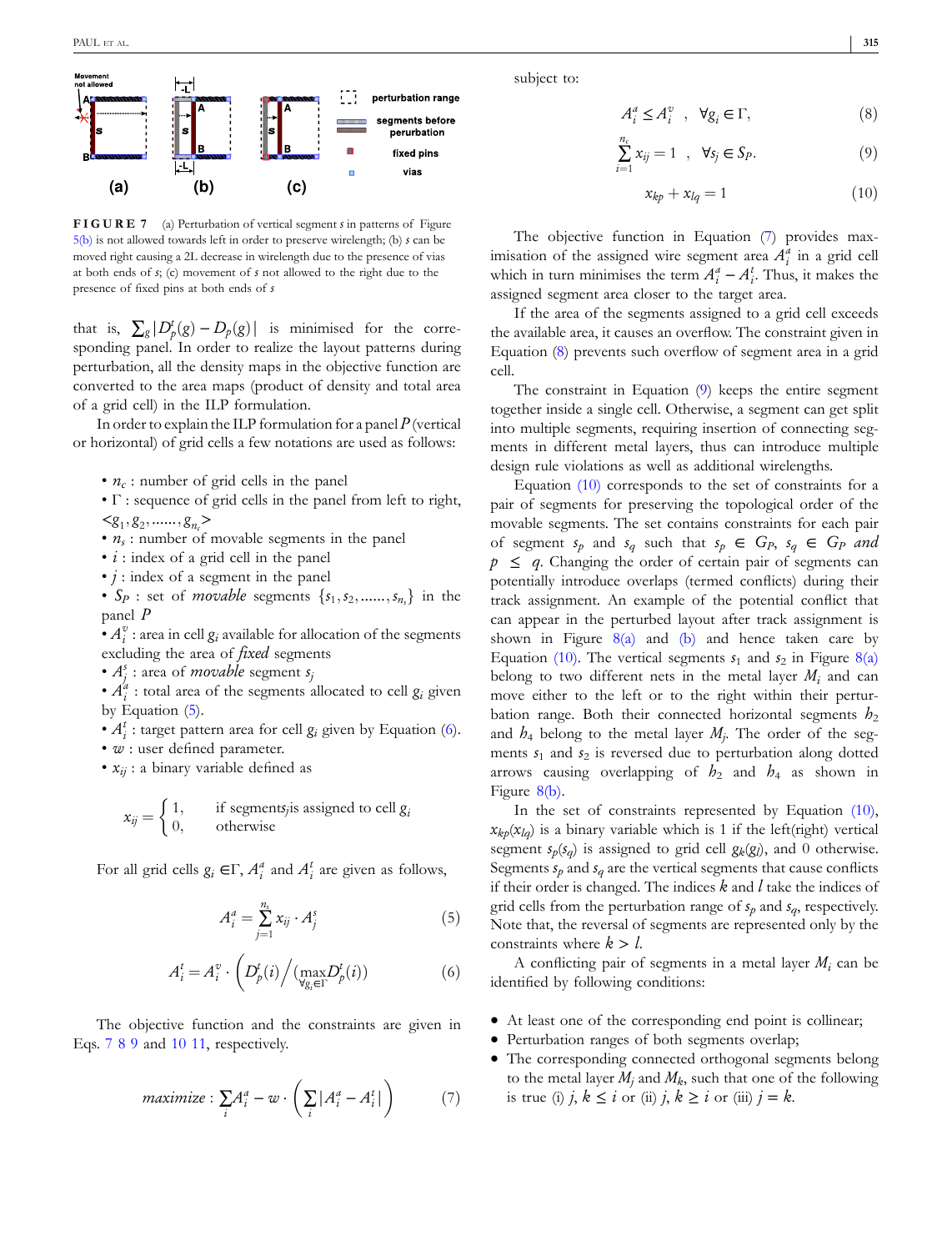![](_page_6_Figure_1.jpeg)

**FIGURE 8** (a) Patterns with conflicting horizontal segments  $h_2$  and  $h_4$ of two different nets in  $M_1$  within the perturbation range of vertical segments  $s_1$  and  $s_2$  in  $M_2$ . (b) Conflict between  $h_2$  and  $h_4$  due to reversal of the order of  $s_1$  and  $s_2$  within the perturbation range

Our objective function is piece‐wise linear as it contains modulus. The objective function is approximated to a linear function as in Ref. [21]. Let  $X' = |A_i^a - A_i^t|$  in the objective function (Equation (7)). In order to linearise the objective function, two more constraints are added as given in Eqs. 11 and 12.

$$
(A_i^a - A_i^t) \le X_i', \forall g_i \in \Gamma \tag{11}
$$

$$
-(A_i^a - A_i^t) \le X_i', \forall g_i \in \Gamma
$$
\n<sup>(12)</sup>

The final objective function is,

$$
maximize: \sum_{i} A_i^a - w \cdot \sum_{i} X_i'
$$
 (13)

## **5** | **TRACK ASSIGNMENT OF RE‐ALLOCATED SEGMENTS**

The ILP formulation for perturbation of wire segments redistributes the movable segments in order to conform to the target pattern density. Hence, the result of our ILP provides only the assignments of a set of wire segments tot he given grid cells. The perturbed wire segments need to be assigned to the available *free intervals*, denoted by  $(y^{tp}, y^{bt})$ , on tracks in the designated grid cells preserving the design rules. The free intervals are computed considering the fixed segments that are already placed entirely or partially on a track in a panel. We developed a method based on bipartite graph matching, similar to Refs. [19, 22], to assign wire segments to tracks within each grid cell. The segments that fail to obtain a free interval by bipartite matching are then assigned to tracks using a local refinement method. Note that, we have taken care of design rules for vias and metal wires spacing during perturbation and track assignment. Brief explanation of the implementation details are also added in the later part of this section.

#### **5.1** | **Track assignment by bipartite matching**

A bipartite graph  $B_g(U \cup V, E)$  is constructed for each grid cell *g* where:

- $\bullet$   $U = \{u_i\}, 1 \leq i \leq m$ :  $u_i$  corresponds to a wire segment assigned to the grid cell *g* by ILP.
- $\bullet$   $V = \{v_i\}, 1 \leq j \leq n$ :  $v_j$  corresponds to a free interval on a routing track in *g*.
- $E = \{e(i, j)\}\colon \text{edge}(u_i, v_j) \text{ exists if the length of the interval }$ corresponding to  $v_j$  is greater than the segment  $u_i$  and  $v_j$  is within the perturbation range of segment *u<sup>i</sup>* in *g*.

A maximum matching on the bipartite graph  $B_g(U \cup V, E)$ constructed for each grid cell *g* is performed in order to obtain the assignment of all movable segments to tracks.

Figures  $9(a)$  and (b) and  $10(a)$ –(c) illustrate an example of track assignment. Figure  $9(a)$  presents a row with three grid cells *g*<sup>1</sup> , *g*<sup>2</sup> and *g*<sup>3</sup> , and the list of wire segments assigned to them. The perturbation range of their segments are shown as blue dotted rectangles. It may be noted that some of the tracks are occupied by the fixed segments. For example,  $t_3$  is partially occupied by a fixed segment which is in the perturbation range of  $u_2$ . Consequently,  $t_3$  cannot have a free interval for  $u_2$  in spite of being within its perturbation range. Figure  $10(a)$ –(c) shows the bipartite graphs for *g*<sup>1</sup> , *g*<sup>2</sup> and *g*<sup>3</sup> , respectively, along with the assignment of segments to free intervals by bipartite matching. Figure 9(b) represents the final layout after track assignment by bipartite matching.

#### **5.2** | **Track assignment for unmatched segments**

The bipartite matching given above may not succeed in assigning all segments to tracks due to dearth of free intervals of adequate length in the assigned grid cell. In Figure 11(a), two segments  $u_1$  and  $u_2$  are assigned to the grid cell *g*<sup>2</sup> by the ILP, and both have edges to the same interval  $v_1$  in the bipartite graph. As a result the maximum matching fails to find a track assignment for  $u_2$ . Although  $g_2$ has enough total free area to accommodate  $u_2$  in it, the entire length  $u_2$  does not fit in a single free interval due to the presence of fixed segments in  $g_2$ .

In order to assign such unmatched segments to tracks, we use a local rectification strategy, as shown in Figure 11(b), by applying one of the following two options: (1) split the segment into two adjacent tracks with an appropriate connection obeying design rules for all the grid cells in a panel, or (2) allocate the segment into an interval available in an adjacent grid cell within the perturbation range of the segment. Option (1) is preferred over Option (2), even though the wirelength may increase by one pitch unit due to insertion of an extra metal segment. In Option (1), the grid cell assignment generated by the ILP is preserved. Option (2) is applied when option (1) fails to assign the segments into tracks.

The problem of a segment not being assigned to a track potentially may still exist even after using options (1) or (2). However, the track assignment for all of the circuits in the three standard benchmark suites has been completed successfully using bipartite matching followed by the above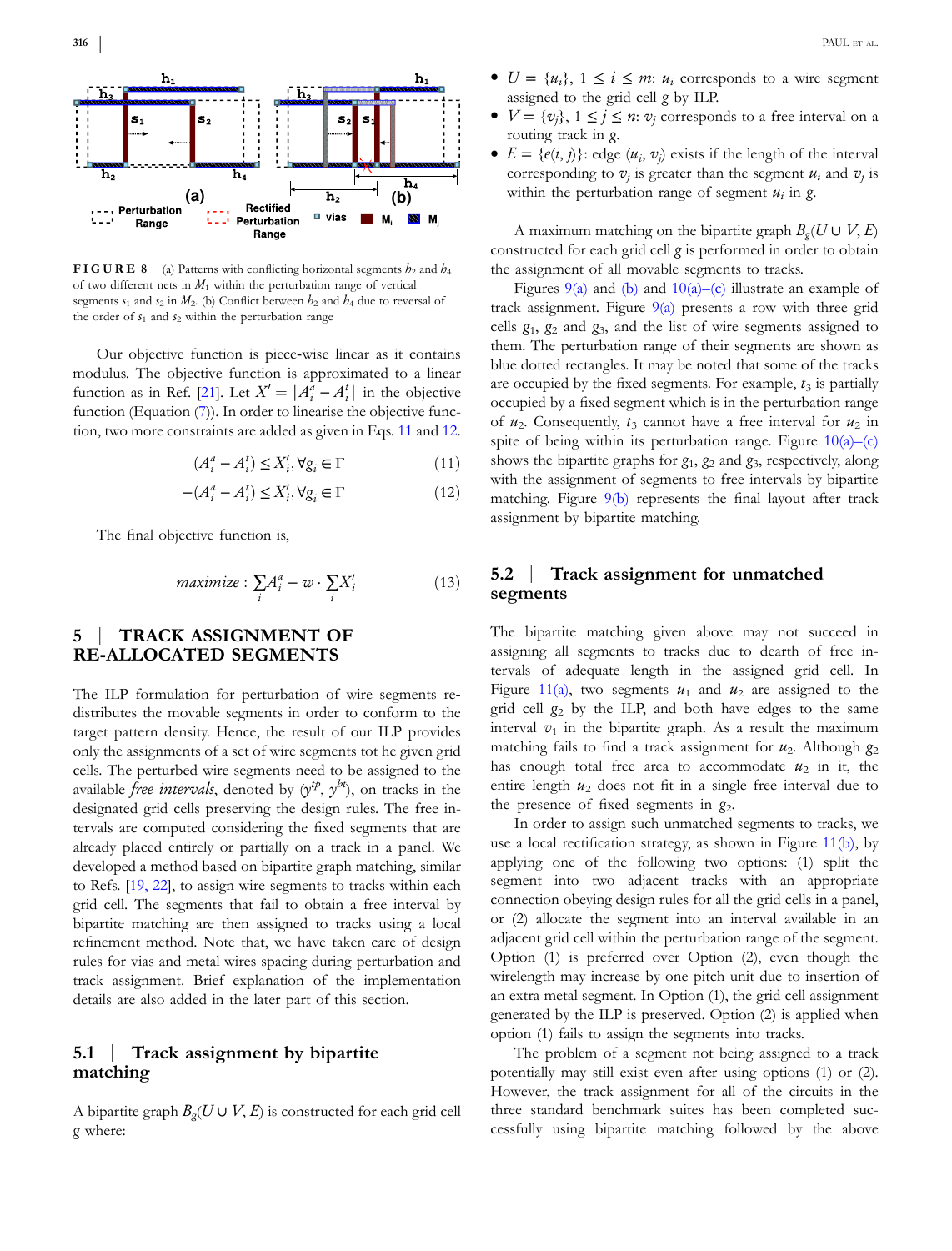![](_page_7_Figure_1.jpeg)

**FIGURE 9** Example of track assignment: (a) Three grid cells  $g_1, g_2$  and  $g_3$  in a row, with segments  $u_1$  and  $u_2$  assigned to  $g_1$ ;  $u_3$ ,  $u_4$ ,  $u_5$  and  $u_6$  to  $g_2$ ;  $u_7$  and  $u_8$ to  $g_3$ . Intervals  $v_1$  to  $v_5$  in  $g_1$ ,  $v_6$  to  $v_{10}$  in  $g_2$ , and  $v_{11}$  to  $v_{14}$  in  $g_3$  are free. (b) Final layout after track assignment by bipartite matching

![](_page_7_Figure_3.jpeg)

**FIGURE 10** Example of track assignment: (a)-(c) Bipartite graphs for grid cells  $g_1$ ,  $g_2$  and  $g_3$ , respectively, along with the assignment of segments to free intervals by bipartite matching in order to generate the final layout in Figure 9(b)

![](_page_7_Figure_5.jpeg)

**FIGURE 11** Assignment of unmatched segments to tracks: (a) in *g*<sup>2</sup> segment  $u_1$  is matched to  $v_1$  but  $u_2$  is not. (b) Option (1)—split  $u_2$  into two adjacent tracks in the same grid cell *g*<sup>2</sup> with an appropriate connection obeying design rules; if this fails, Option (2)―assign *u*<sup>2</sup> to the nearest available track in the neighbouring grid cell *g*<sup>3</sup>

rectification strategies. We have reported the number of times Option (1) or Option (2) has been used later in Section 9.4.

#### **5.3** | **Avoiding DRC violation in via spacing**

We have maintained the design rules during track assignment of the segments. Since routing tracks are placed with a pitch distance gap among them, wire segments placed on those tracks cannot incur design rule violations. However, we explicitly maintained the via spacing rules during assignment of the segments to the tracks using bipartite matching based method and also for the assignment of unmatched segments. Figure 12 illustrates the way we have maintained the via

![](_page_7_Figure_10.jpeg)

**FIGURE 12** Via Spacing Rule: Pos‐1, Pos‐2 or Pos‐3 has incorrect spacing for placement of via *B* which can be placed only at Pos-4

spacing rule in our implementation. Via *B* has proper spacing with via  $A$  only if it is placed on the position marked as Pos-4. The positions denoted by Pos‐1, Pos‐2 and Pos‐3 are invalid for the placement of via *B* with respect to via *A*.

## **6** | **COMPUTATION OF DUMMY DEMAND**

The flare in EUV lithography can also be reduced by introducing extra dummy metals in the layout as proposed earlier in Refs. [10, 11, 13]. However, dummy metals can cause interference with metal wire segments for signal nets, resulting in increased coupling capacitance or crosstalk [14, 15, 23]. In Ref. [23], the authors have proposed a formulation of the coupling capacitance for various types of dummy fills. The study in Ref. [14] uses a pre-computed look-up table for coupling capacitance between two metal fills with respect to their distance.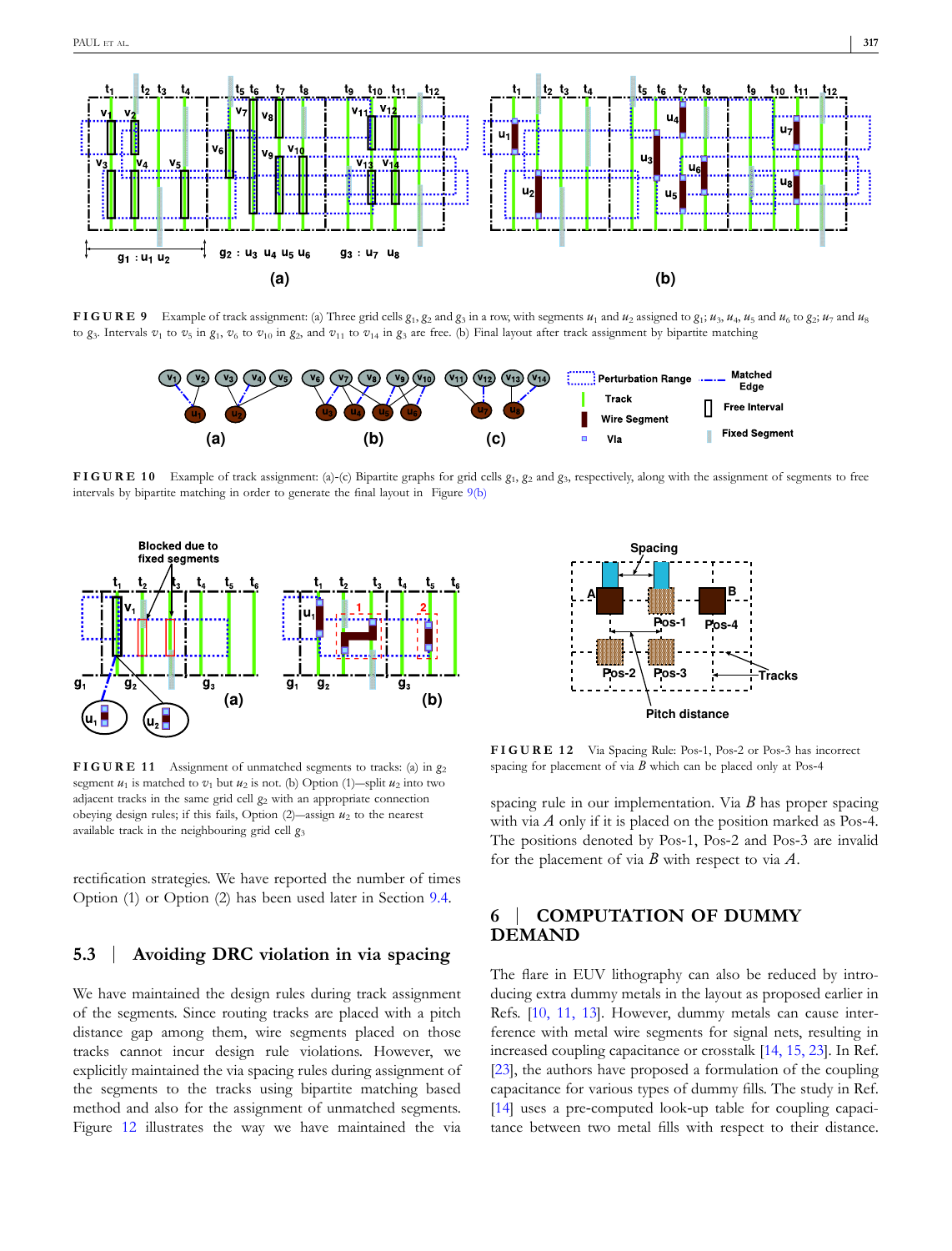Thus introduction of additional dummy fills compromises the effectiveness of flare reduction.

The redistribution of density on the layout by our ILP‐ based wire perturbation decreases the flare on the layout. For further decrease in flare, dummy metals can then be added along the lines of the earlier works. In order to study the effects of wire perturbation followed by dummification on a layout, dummy fill demand is computed as in Ref. [10]. The flare map and the PSF are the inputs. Flare on a layout surface is a global phenomenon. The flare of one grid cell is affected by that of its neighbouring grid cells. Hence, quasi‐inverse lithography technique [5] is used to model the propagation of dummy demand of neighbouring cells to a grid cell. The quasi‐inverse PSF is generated by the convolution of the PSF with itself as shown in Equation (14).

$$
PSF_Q(i,j) = \sum_{f} \sum_{g} PSF(f,g) \cdot PSF(i - f, j - g) \tag{14}
$$

Next, the dummy demand density map is obtained by convolution of the flare map and the quasi-inverse PSF map using Equation (15).

$$
Dummy(i,j) = \sum_{f} \sum_{g} F(i - f, j - g) \cdot PSF_Q(f, g) \tag{15}
$$

Here, *f* and *g* run over all the values that lead to legal subscripts in both Eqs. 14 and 15 for the inputs under consideration. First, the initial dummy demand density map is computed with Equation (15) for the initial layout. Next, two final dummy demand density maps are generated for each final layout obtained after wire perturbation by ILP followed by track assignment considering (a) Gaussian, and (b) sigmoidal target pattern density maps. Finally, the initial dummy demand map is compared with the two final dummy demand maps to study the reduction in dummy demand due to wire perturbation. The results of the experiments given below in Section 9 indicate that the dummy fill demand after wire perturbation significantly reduces, thereby resulting in lower dummy cost compared to that for flare reduction by dummification alone.

#### **7** | **IMPROVED FLARE REDUCTION BY ILP WITHOUT ORDER PRESERVING CONSTRAINTS**

The ILP solution gives order preserving assignments of wire segments in grid cells by the constraint given in Equation (10) such that the values of flare are minimised. Since the ILP is solved at grid level with no track information, it does not assign any conflicting pair of segments to the same grid cell although it is observed that the order of those segments can be preserved in the same grid cell provided the track information is given. This over‐restriction results in less reduction in flare. Furthermore, the order preserving constraints in the ILP slow down the solver. Hence, relaxed version of the ILP which is without the order preserving constraints is also solved to speed up the method and to further enhance the flare reduction. In order to improve the solution quality and resolve conflicts, the conflicting pair of segments are pre‐processed to preserve the order.

Conflicting pairs of segments are identified by following the three criteria given in Section 4, and their corresponding perturbation ranges are shrunk accordingly such that these ranges do not overlap any more. This scenario is explained in Figure (13a) and (b). Then those segments are assigned to tracks as any other segment during track assignment. In Section 9 below, the results of flare reduction by using this relaxed version of ILP are referred as *Relaxed ILP*.

### **8** | **COMPLEXITY ANALYSIS OF OUR PROPOSED METHOD**

Our proposed method of wire perturbation is based on ILP which is NP‐Complete. We have used *lp*\_*solve* package which uses primal simplex method and branch and bound technique for finding the optimal solution. For our track assignment step by bipartite matching, we have used the networkX library which uses Hopcroft-Karp algorithm. Hence, the runtime complexity of our track assignment step is  $O(|E| \cdot \sqrt{(|U| + |V|)})$  [24], where bipartite graph *B*(*U*,  $V, E$  is constructed for each of  $W \times H$  grid cells.

#### **9** | **EXPERIMENTAL RESULTS**

The proposed method is implemented using C on a system having Intel(R) Xeon(R) CPU E5-2609 v2  $@$  2.50 GHz processor and 24 GB memory. The PSF used in flare computation is modelled as the 2D‐Gaussian distribution function. The convolution function in MATLAB [25] is used for computation of flare and dummy maps. The user defined balancing parameter *w* is set to 0.5 to balance the objective function of ILP for maximisation of segment assignment, and the minimisation of the gap between the assigned and target area map. The standard library *lp*\_*solve* package [21] is used to solve the ILP. Since the central area of the chip contributes to a higher level of flare than the periphery, the ILP for the middle panel is solved first. The method processes panels starting from the centre and then gradually the periphery in subsequent iterations. Finally, flare variation (computed as the difference

![](_page_8_Figure_16.jpeg)

**FIGURE 13** (a) Conflict resolution by restricting perturbation ranges, (b) Conflict is resolved by restricting the perturbation ranges of  $s_1$  and  $s_2$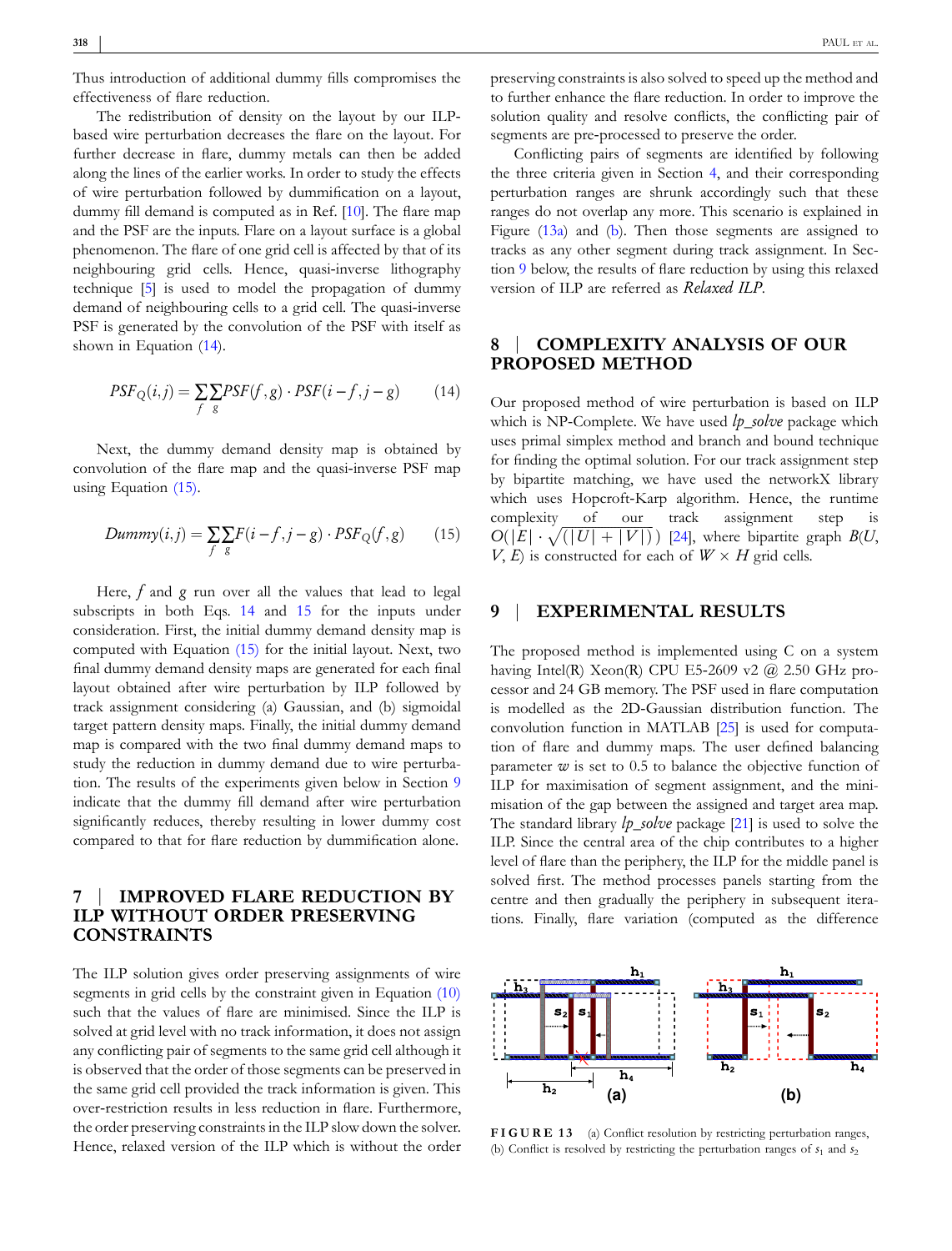between maximum and minimum flare) and mean flare are reported corresponding to both Gaussian and sigmoidal target density maps. In addition to that, we have used the Python networkX library [26] to solve the maximum bipartite matching problem for the track assignment.

We have performed our experiments on fully routed circuits of three standard benchmark suites MCNC [27, 28], FARADAY [29, 30] and ISPD 2015 [31]. Moreover, it is implicit to state that our formulation is applicable to any value of pitch distance for the circuits. Hence, the formulation will remain same for any technology nodes. Our experiments were performed only for the vertical metal layers. However, the method is applicable to the horizontal metal layers also, keeping the vertical segments fixed.

*Choosing a Suitable Target Density Map:* In our experiment, we have kept the PSF fixed, generated with a value of  $\sigma$  equal to one fourth of the size of the layout. For this example, the value of  $\sigma$  used in the PSF is 15 for a 61  $\times$  61 grid layout. However, we revisit the estimation of target pattern density map presented in Section 3.2 in our experiment to enhance the reduction in flare. The value of the standard deviation  $(\sigma)$  is varied in order to change the 2D-Gaussian target density map. The 2D‐sigmoidal target density map is similarly revisited for the same reason by modifying the sharpness of the function controlled by the value of *α*. It has been observed that the value of  $\sigma$  of Gaussian target density map closest to that of PSF, gives best results for the benchmarks considered by the proposed method. Moreover, an  $\alpha$  with a value equal to  $\sigma$  of PSF provided the best result for minimisation of flare. Increase or decrease of *σ* and *α* was found to be degrading the reduction of flare as shown in Figure 14.

The experimental results presented in the paper for  $L \times L$ gridded layouts uses the value of  $\sigma$  as  $\frac{1}{4}L$  for Gaussian target density map to enclose the central region of the layout within 2*σ* as explained in Section 3.2.1. The value of *α* for the sigmoidal target density also uses the same value, whereas *β* is

![](_page_9_Figure_5.jpeg)

**FIGURE 14** Reduction of flare variation (*Y*‐axis) versus standard deviation  $\sigma$  and parameter  $\alpha$  (*X*-axis) of Gaussian and Sigmoidal target density map, respectively, for a  $61 \times 61$  grid layout of the circuit *DSP*2 in Faraday benchmark suite

assigned to  $\frac{-L}{2}\sqrt{2}$  to translate the centre of the distribution to the origin as explained in Section 3.2.2.

Section 9.1 presents the detailed specifications of the benchmark suites. Section 9.2 elaborates the experimental results using the Gaussian and sigmoidal target density map, respectively. The dummy demands at the post‐perturbation stage is reported and compared with the dummy demands of the initial layout in Section 9.3. Finally, Section 9.4 gives a summary of our results.

#### **9.1** | **Description of the benchmark circuits**

Tables 1 to 3 specify the details of MCNC, FARADAY, and ISPD'15 benchmark circuits, respectively.

In Tables 1 to 3, the columns headed *Circuit*, *Area*, *#Nets*, show the name of the circuit, die area in  $\mu$ m<sup>2</sup> and the total number of nets in the circuit, respectively. The MCNC circuits in Table 1 have three metal layers in each case, *M*2 being the vertical layer. The Faraday circuits in Table 2 have six metal layers with *M*2, *M*4 and *M*6 being the vertical layers. Each of the ISPD<sup>'</sup>15 circuits in Table 3 has five metal layers, *M*2 and *M*4 being the vertical layers. The columns *Nets*\_*M*2 and *Segs*\_*M*2 in Table 1 represents the number of nets with wire segments in the corresponding metal layer and total number of segments in that metal layer. The remaining Tables 2 and 3 report the same as a pair (*#Nets*, *#Segs*) in the column under corresponding metal layers.

#### **9.2** | **Results for wire perturbation‐based flare minimisation**

A detailed study on flare minimisation is reported by applying our proposed method for wire perturbation and track re‐ allocation on the three sets of benchmark suites with Gaussian and sigmoidal target density maps generated as illustrated in Sections 3.2.1 and 3.2.2, respectively. Table 4 shows the initial and final pattern density and flare maps obtained by our proposed wire perturbation method for the three circuits *DSP*2, *s*13207 and *mgc*\_*edit*\_*dist* selected as

**TABLE 1** Specifications of MCNC benchmark circuits

| <b>Circuits</b> | $Area(\mu m^2)$    | #Nets  | #Nets M2 | $#Segs_M2$ |
|-----------------|--------------------|--------|----------|------------|
| s13207          | $660 \times 365$   | 3778   | 3765     | 8518       |
| s15850          | $705 \times 389$   | 4471   | 4446     | 10,022     |
| s38584          | $1295 \times 672$  | 14,754 | 14,721   | 33,306     |
| s38417          | $1144 \times 619$  | 11,309 | 11,281   | 24,808     |
| s5378           | $435 \times 239$   | 1694   | 1689     | 3788       |
| s9234           | $404 \times 225$   | 1478   | 1476     | 3284       |
| Struct          | $4903 \times 4904$ | 1920   | 1593     | 5361       |
| primary1        | $7522 \times 4988$ | 904    | 852      | 3521       |
| primary2        | $1040 \times 6600$ | 3029   | 2727     | 14,710     |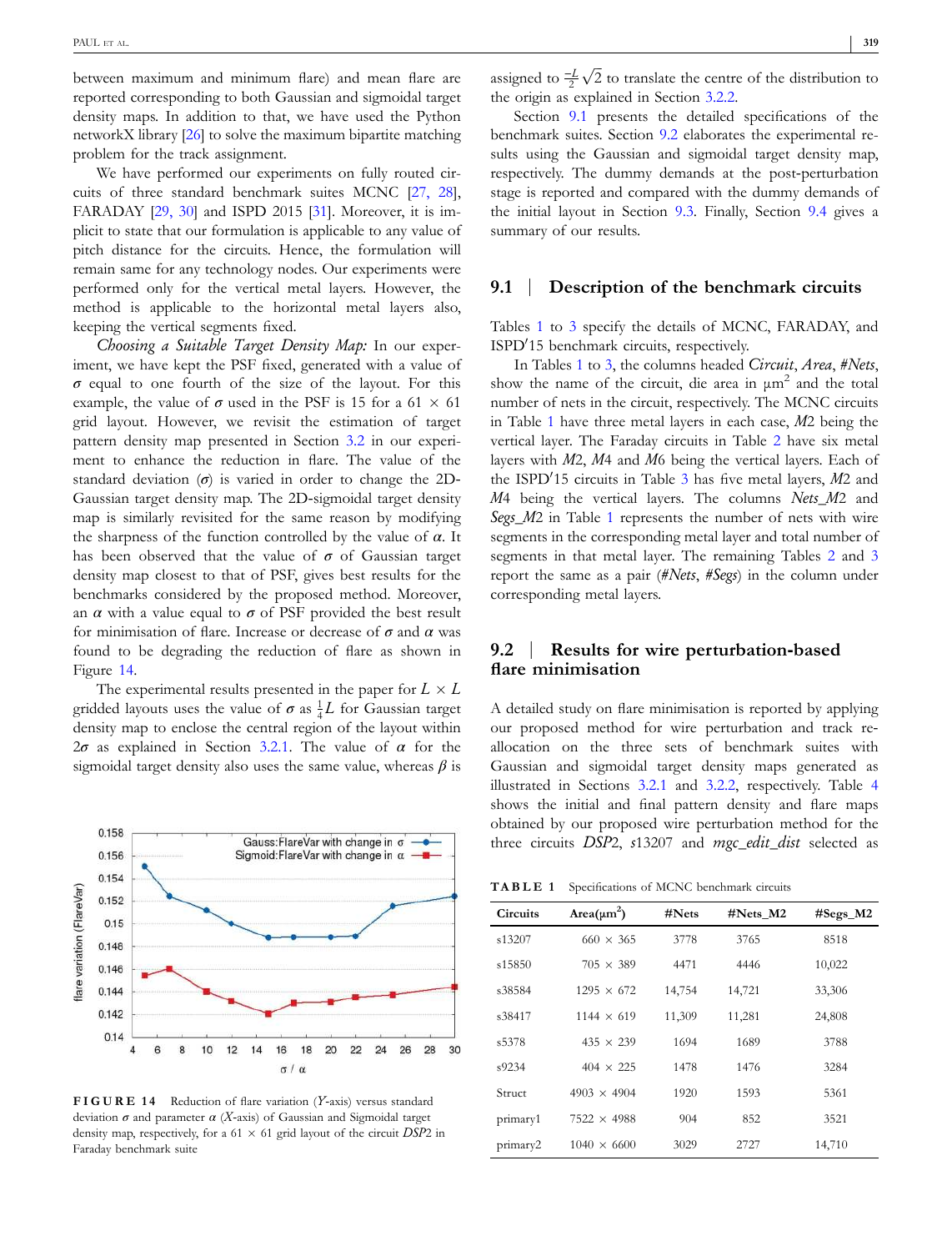|                    | <b>TABLE 2</b> Specifications of FARADAY |  |
|--------------------|------------------------------------------|--|
| benchmark circuits |                                          |  |

| Circuit           | Area $(\mu m^2)$   | #Nets  | M2<br>#Nets,#Segs | M4<br>#Nets,#Segs | M6<br>$\#Nets, \#Segs$ |
|-------------------|--------------------|--------|-------------------|-------------------|------------------------|
| DMA               | $408 \times 408$   | 13,256 | 9756, 42489       | 3233, 8229        | 619, 958               |
| DSP <sub>1</sub>  | $706 \times 706$   | 28,447 | 22622, 85282      | 6449, 15778       | 1157, 1934             |
| DSP <sub>2</sub>  | $643 \times 643$   | 28,431 | 22502, 84253      | 6518, 16042       | 837, 1297              |
| RISC <sub>1</sub> | $1004 \times 1004$ | 34,034 | 27914, 133475     | 8549, 26597       | 1572, 3028             |
| RISC2             | $960 \times 960$   | 34,034 | 27696, 132340     | 8450, 28856       | 1781, 3388             |
|                   |                    |        |                   |                   |                        |

| Circuit              | Area $(\mu m^2)$ | $\#Nets$ | M <sub>2</sub><br>#Nets,#Segs | M4<br>#Nets,#Segs |
|----------------------|------------------|----------|-------------------------------|-------------------|
| mgc_des_perf_1       | $445 \times 445$ | 112,878  | 94716,400984                  | 26174,86235       |
| mgc_des_perf_a       | $900 \times 900$ | 110,281  | 85054,355020                  | 20259,78369       |
| mgc_des_perf_b       | $600 \times 600$ | 112,878  | 85106,304736                  | 20528,60074       |
| mgc_edit_dist_a      | $800 \times 800$ | 131,134  | 112503,1040607                | 37600,327549      |
| mgc_fft_1            | $265 \times 265$ | 33,307   | 28044,127886                  | 6718,28072        |
| $mgc_{\text{eff}}$ 2 | $342 \times 342$ | 33,307   | 27538,160284                  | 4752,25708        |
| mgc_fft_a            | $800 \times 800$ | 32,088   | 26828,122397                  | 5201,26284        |
| mgc_fft_b            | $800 \times 800$ | 32,088   | 25555,134879                  | 5682,34861        |
| mgc_pci_bridge32_a   | $400 \times 400$ | 29,985   | 18098,85672                   | 3704,21798        |
| mgc_pci_bridge32_b   | $800 \times 800$ | 29,417   | 20123,74729                   | 3773,13444        |

**TABLE 3** Specifications of ISPD<sup>'</sup>15 benchmark circuits

| <b>TABLE 4</b> Example of initial and Final pattern density map and flare map |
|-------------------------------------------------------------------------------|

|         | Pattern Density Map |                     | Flare Map                                  |          |           |
|---------|---------------------|---------------------|--------------------------------------------|----------|-----------|
| Initial | Gaussian            | Sigmoidal           | Initial                                    | Gaussian | Sigmoidal |
|         |                     |                     | MCNC Benchmark Circuit: s13207             |          |           |
|         |                     |                     |                                            |          |           |
|         |                     |                     | FARADAY Benchmark Circuit: DSP2            |          |           |
|         | 28                  | 10111111<br>18 T. B |                                            |          |           |
|         |                     |                     | ISPD'15 Benchmark Circuit: mgc_edit_dist_a |          |           |
|         |                     |                     |                                            |          |           |

examples from FARADAY, MCNC and ISPD'15 benchmark suites, respectively. These results are for vertical metal layer *M*<sup>2</sup> only.

Wire perturbation using sigmoidal target map shows more significant minimisation in flare levels than that with Gaussian target density map. Appendix I (Table A1) presents the results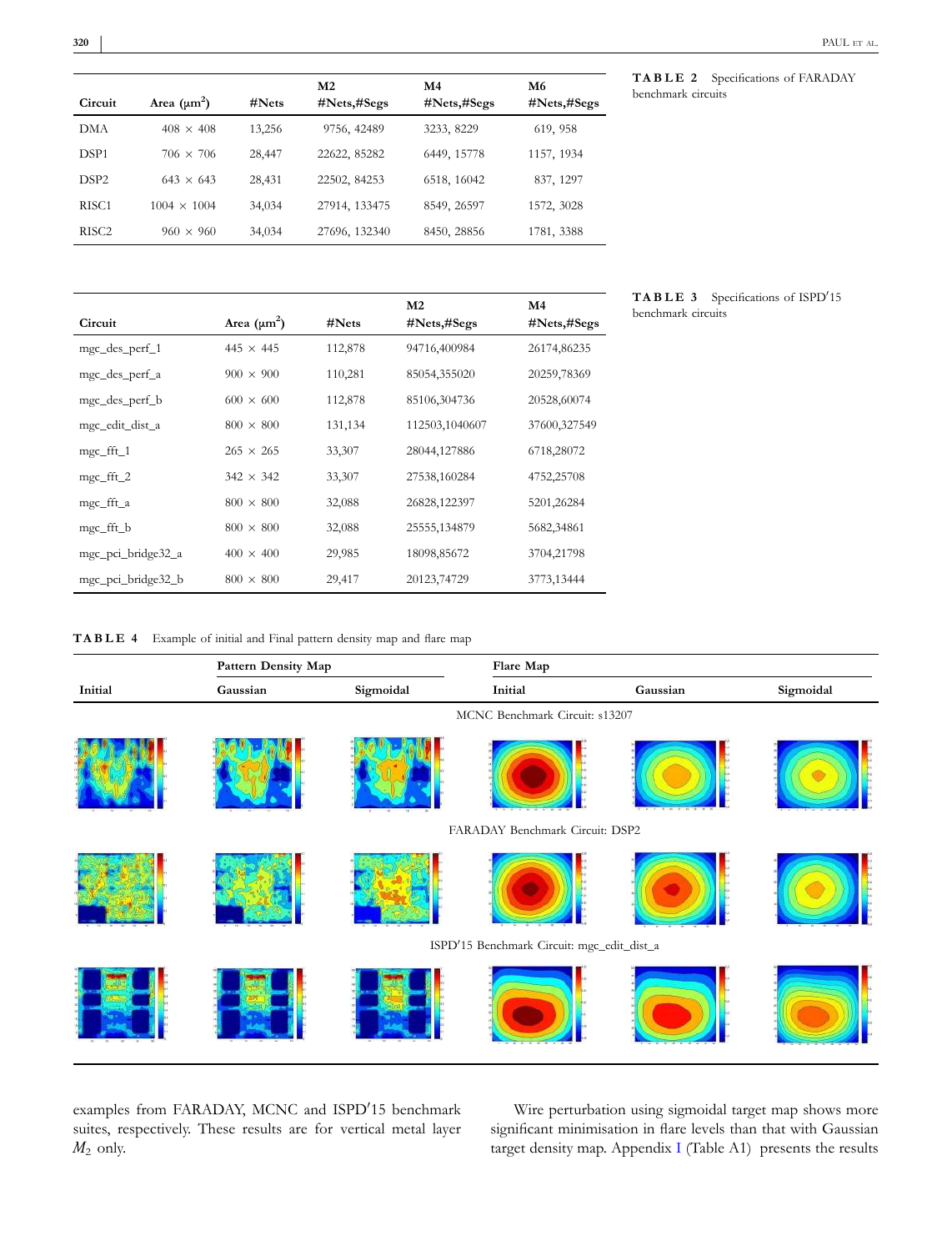in detail for minimisation of flare with Gaussian and sigmoidal target density map. A summary is given in Figure  $15(a)$  and  $(b)$ as plots of the normalised reduction using Gaussian and sigmoidal target density map of flare variation and flare mean for metal layer *M*2 of each of MCNC, FARADAY and ISPD'15 benchmark suites, respectively.

It can be seen that on average 14% and 18% reduction in flare variation compared to the initial layout for metal layer *M*2 over all three benchmark suites is obtained as a result of our ILP‐ based and relaxed ILP‐based methods, respectively, using Gaussian target density map. In case of sigmoidal target density map, on average 21% and 26% reduction in flare variation is achieved for the same methods, respectively. Similarly, on average 7% and 8% reduction in flare mean for metal layer *M*2 is obtained for ILP‐based and relaxed ILP‐based methods, respectively, using Gaussian target density map. However, when using the sigmoidal target density map, about 10% and 12% reduction on average can be achieved in flare mean similarly. It can also be observed from Table A1 that the reduction of flare variation and mean is highest in the vertical metal layer *M*2 and gradually decreases for the upper metal layers.

## **9.3** | **Results for post‐perturbation dummy demand**

Next, we have studied the reduction in dummy fills demand on the post‐perturbed layout compared to the initial layout, as described in Section 6. Appendix II (Table A2) has the results for the circuits in all three benchmark suites. A summary is given in Figure  $15(c)$  and  $(d)$  as plots for the normalised reduction over all circuits in each benchmark using Gaussian and sigmoidal target density maps.

Results of our ILP‐based and relaxed ILP‐based methods, using Gaussian target density map show, on an average a reduction of 16% and 20% in dummy demand variation compared to the initial layout for metal layer *M*2 for all three benchmark suites. Similarly, on an average a reduction of 24% and 27% in the dummy demand variation is achieved using sigmoidal target density map for the same methods, respectively. The dummy demand mean reduces 9% and 12% on an average for ILP‐based and relaxed ILP‐based methods, respectively, using Gaussian target density map, whereas sigmoidal target density map obtains a reduction of 15% and

![](_page_11_Figure_6.jpeg)

(c) Post-Perturbation Reduction in the Dummy Demand Variation

(d) Post-Perturbation Reduction in the Mean Dummy Demand

FIGURE 15 (a, b) Summarised results of flare reduction by ILP-based wire perturbation followed by Track Assignment (TA) of re-allocated segments for circuits of three different benchmark suites: *x*‐axis represents the three benchmark suites MCNC, Faraday and ISPD<sup>1</sup>15; *y*‐axis represents the reduction for (a) Flare variation and (b) Mean flare compared to the initial layout. Each value is normalised with respect to the initial values. (c,d) Similarly summarised result for reduction in dummy demand variation and mean dummy demand for all three benchmark suites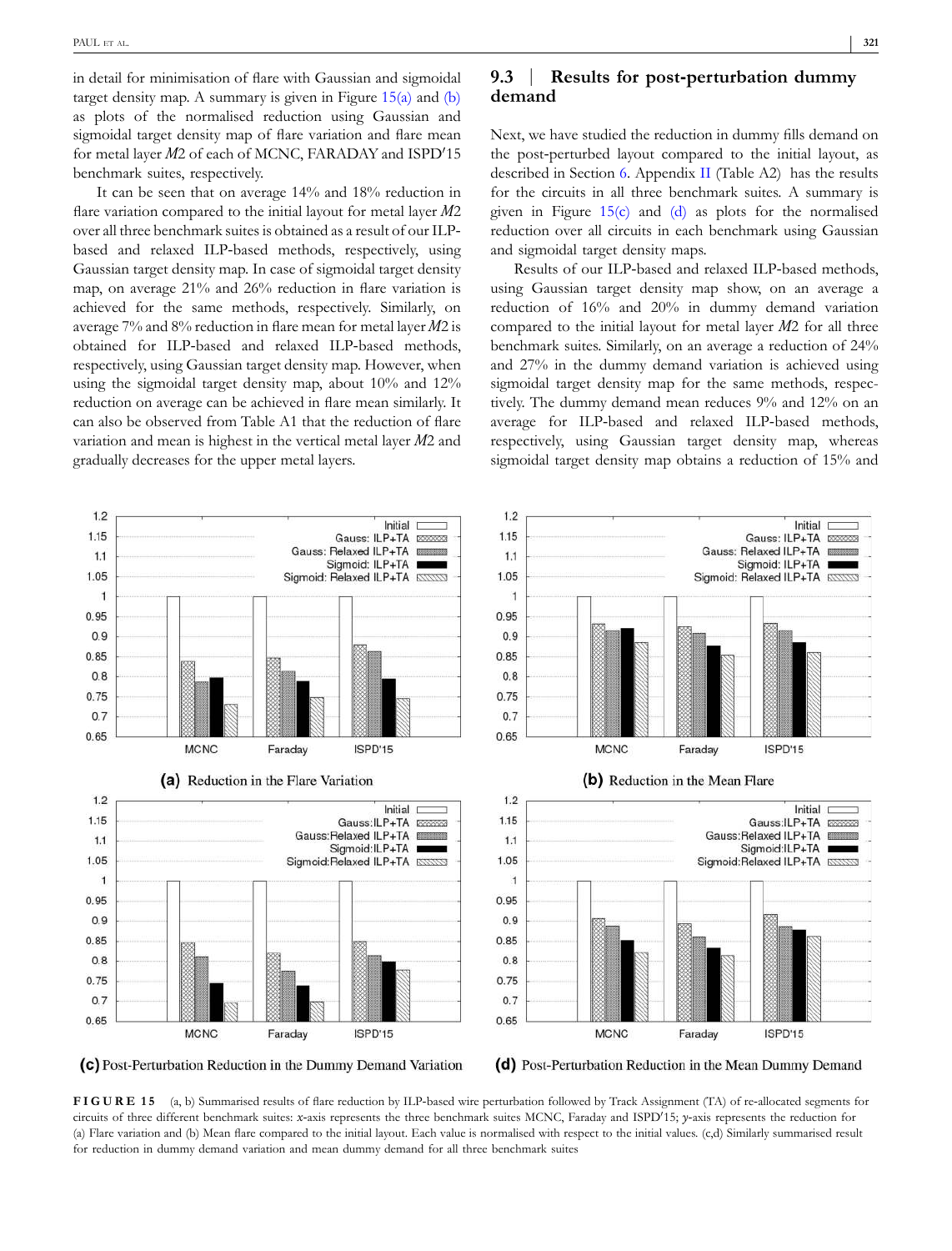17% in the mean dummy demand on average reduction for the same methods.

## **9.4** | **Summary**

The results of our study established significant decrease in flare values by the proposed method of perturbing the wire segments.

Our observations from this study are listed as follows:

- � The global flare distribution depends on the density distribution of the layout patterns. Minimisation of flare by density redistribution method depends greatly on the target pattern density map. Our study with two different types of bell-shaped target density map explores the strength of choosing an appropriate target pattern density model for flare minimisation. As described in the Section 3.2, the sigmoidal distribution has slower change in the gradient within a certain range around the centre, compared to the Gaussian distribution. Hence, the volume under the sigmoidal distribution is more compared to Gaussian distribution within that range. As a result sigmoidal distribution accommodates more layout patterns within the said range around the centre of the layout. The results clearly show that a sigmoidal target pattern density map reduces flare more than a Gaussian map.
- � The segment ordering of conflicting pairs are preserved either by certain constraints in the ILP or by modification in the perturbation ranges. Removal of the order preserving constraints along with restriction of perturbation ranges led to better reduction in flare and on an average 40% reduction in the time requirement, as observed from our experimental results.
- � While experiments were performed only for the vertical metal layers, the method is applicable to the horizontal metal layers also, keeping the vertical segments fixed.
- � Almost all segments were assigned to a track by bipartite matching as described in Section 5. However, for some of the circuits we required Option (1) and Option (2) as mentioned in Section 5.2. Table 5 has the list of those circuits and the corresponding change in their wirelength in terms of pitch unit. The columns *Benchmark*, *Circuits*, *Opt*‐1, *Opt*‐2 and *WUnit* represents the name of the benchmark, the name of circuits, number of times Option (1) and Option (2) are used and the corresponding change in wirelength due to the inclusion of extra metal wire for connectivity.
- Since no information regarding delays of the circuits from the benchmarks were available to us, the delay before and after perturbation of the wire segments could not be compared. However, perturbations within the defined range values do not change the wirelength except only in a very few cases as given in Table 5 . Thus, change in the wirelength due to our perturbation method may not have a noticeable effect on the delay.
- The lower metal layers have more wires which provides more options to the wire perturbations. Hence, our results

**TABLE 5** Change in wirelength due to track assignment

| Benchmark | Circuit            | $Opt-1$        | $Opt-2$        | WUnit                                                                                                                                                                                                                                                                                                                                                                                                       |
|-----------|--------------------|----------------|----------------|-------------------------------------------------------------------------------------------------------------------------------------------------------------------------------------------------------------------------------------------------------------------------------------------------------------------------------------------------------------------------------------------------------------|
| Faraday   | <b>DMA</b>         | $\overline{c}$ | 3              | 2                                                                                                                                                                                                                                                                                                                                                                                                           |
|           | RISC <sub>1</sub>  |                | 4              |                                                                                                                                                                                                                                                                                                                                                                                                             |
|           | RISC <sub>2</sub>  | 1              | 1              | $\overline{c}$                                                                                                                                                                                                                                                                                                                                                                                              |
| ISPD'15   | mgc_des_perf_1     | 3              | $\overline{c}$ | 4                                                                                                                                                                                                                                                                                                                                                                                                           |
|           | mgc_des_perf_b     | 2              | 1              | $\mathfrak{D}_{1}^{(1)} = \mathfrak{D}_{2}^{(1)} = \mathfrak{D}_{2}^{(1)} = \mathfrak{D}_{2}^{(1)} = \mathfrak{D}_{2}^{(1)} = \mathfrak{D}_{2}^{(1)} = \mathfrak{D}_{2}^{(1)} = \mathfrak{D}_{2}^{(1)} = \mathfrak{D}_{2}^{(1)} = \mathfrak{D}_{2}^{(1)} = \mathfrak{D}_{2}^{(1)} = \mathfrak{D}_{2}^{(1)} = \mathfrak{D}_{2}^{(1)} = \mathfrak{D}_{2}^{(1)} = \mathfrak{D}_{2}^{(1)} = \mathfrak{D}_{2}^{$ |
|           | mgc_des_perf_a     | 2              | 1              | 3                                                                                                                                                                                                                                                                                                                                                                                                           |
|           | mgc_pci_bridge32_b | 3              | 2              | 5                                                                                                                                                                                                                                                                                                                                                                                                           |

show better improvement for the lower metal layers than that for the higher ones.

- � There is a notable reduction in dummy demand in the final layouts obtained by our proposed method thereby reducing metal costs for dummy fills along with other issues associated with them.
- $\bullet$  Previous works  $[10, 13]$  have shown that the impact of dummification on reduction of flare is more compared to that by post‐layout wire perturbation. Our proposed perturbation based method decreases flare with no additional overhead. Thus, in order to obtain further flare reduction, dummification can be applied as a post processing step of our perturbation method, which would definitely require less dummy fills than by dummification alone, and thereby reduce the layout cost and flare.
- � In Ref. [19], a method has been reported to include dummification upto a user‐specified bound simultaneously with wire perturbation, by which flare reduction obtained is more than that by wire perturbation alone. However, our results of the flow proposed here indicate that wire perturbation followed by dummification can yield better flare reduction.

## **10** | **CONCLUSION**

To the best of our knowledge, this is the first study on minimisation of flare values by perturbation of wire segments at the post‐layout stage using EUV lithography. A detailed study of perturbation‐based method is performed using two types of target pattern density distribution models, namely Gaussian and sigmoidal. The results show significant minimisation of flare values for each of the benchmark suites. Moreover, we have also computed the dummy demand map before and after the wire perturbation which reflects reductions in dummy demand in the post‐perturbed layouts. Both dummification and segment perturbations of highly optimised routed layout may introduce crosstalk. Hence, crosstalk aware perturbation and dummification needs to be done in the future for better circuit performance.

#### **ACKNOWLEDGMENTS**

The authors thank Prof. Shao‐Yun Fang of National Taiwan University of Science and Technology for providing Benchmark suites for this work and sharing her valuable insight, and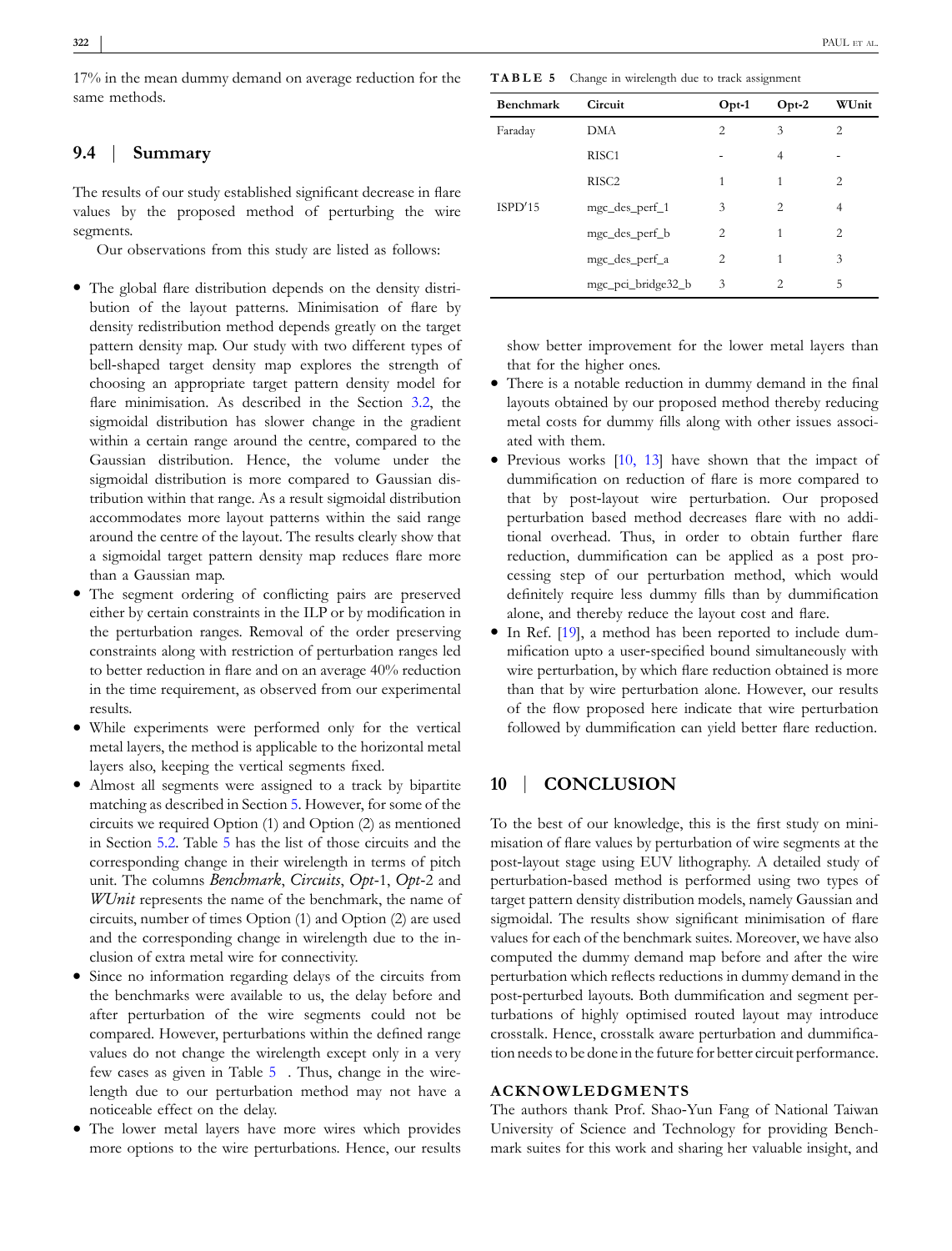also DST‐GITA, and MoSPI, Government of India for the funding of this project.

#### **ORCID**

*Sudipta Paul* https://orcid.org/0000-0001-8699-5341 *Susmita Sur‐Kolay* https://orcid.org/0000-0002-2052-3779

#### **REFERENCES**

- Chen, H.Y., Chang, Y.W.: Routing for manufacturability and reliability. IEEE Circ. Syst. Mag. 9(3), 20–31 (2009)
- 2. Ghaida, R.S., et al.: A methodology for the early exploration of design rules for multiple‐patterning technologies. In: Proceedings of the International Conference on Computer‐Aided design, 50–56. ICCAD, San Jose (2012)
- 3. Kuang, J., Young, E.F.Y.: An efficient layout decomposition approach for triple patterning lithography. In: Proceedings of Design Automation Conference, 1–6, Austin, (2013)
- 4. Fang, S.Y., Chang, Y.W., Chen, W.Y.: A novel layout decomposition algorithm for triple patterning lithography. In: Proceedings of Design Automation Conference, 1181–1186. San Francisco (2012)
- 5. Chen, T., Liao, G., Chang, Y.W.: Predictive formulae for OPC with applications to lithography‐friendly routing. IEEE Trans. Comput. Aided Des. Integr. Circ. Syst. 29(1), 40–50 (2010)
- 6. Park, S., et al.: Model based OPC for implant layer patterning considering wafer topography proximity (W3D) effects. In: Proceedings of SPIE, Optical Microlithography XXV, vol. 8326, pp. 237–243 (2012)
- 7. Huang, S.L., Lin, C.W., Chang, Y.W.: Efficient provably good OPC modeling and its applications to interconnect optimization. In: Proceedings of the International Conference on Computer Design, pp. 336–341. Amsterdam (2010)
- 8. Aoyama, H., et al.: Applicability of extreme ultraviolet lithography to fabrication of half pitch 35nm interconnects. In: Proceedings of SPIE, Extreme Ultraviolet (EUV) lithography, 7636, 566–577, San Jose (2010)
- 9. Wood, O., et al.: Integration of EUV lithography in the fabrication of 22nm node devices. In: Proceedings of SPIE, Alternative Lithographic Technologies, 7271, 50–59 (2009)
- 10. Fang, S.Y., Chang, Y.W.: Simultaneous flare level and flare variation minimization with dummification in EUVL. In: Proceedings of Design Automation Conference, pp. 1179–1184. DAC, San Francisco (2012)
- 11. Lee, J., et al.: A study of flare variation in extreme ultraviolet lithography for sub‐22 nm line and space pattern. Jpn. J. Appl. Phys. 49(6S), 06GD09 (2010)
- 12. Krautschik, C.G., et al.: Impact of EUV light scatter on CD control as a result of mask density changes. In: Proceedings of SPIE, Emerging Lithographic Technologies VI, 4688, 289–301. Santa Clara (2002)
- 13. Chiang, H.K., et al.: Simultaneous EUV flare variation minimization and CMP control by coupling‐aware dummification. IEEE Trans. Comput. Aided Des. Integr. Circ. Syst. 35(4), 598–610 (2016)
- 14. Xiang, H., et al.: Fast dummy‐fill density analysis with coupling constraints. IEEE Trans. Comput. Aided Des. Integr. Circ. Syst. 27(4), 633–642 (2008)
- 15. Chen, H.Y., Chou, S.J., Chang, Y.W.: Density gradient minimization with coupling‐constrained dummy fill for cmp control. In: Proceedings of International Symposium on Physical Design, 105–111. ISPD, New York (2010)
- 16. Paul, S., Banerjee, P., Sur-Kolay, S.: Flare reduction in EUV lithography by perturbation of wire segments. In: Proceedings of International Conference on Very Large Scale Integration, Kolay, 7–12. VLSI‐SoC, Daejeon (2015)
- 17. Schellenberg, F.M., Word, J., Toublan, O.: Layout compensation for EUV flare. In: Proceedings of SPIE, Emerging Lithographic Technologies IX, 5751, 320–329. San Jose (2005)
- 18. Zuniga, C., et al.: EUV flare and proximity modeling and model‐based correction. In: Proceedings of SPIE, Extreme Ultraviolet (EUV) Lithography II, 7969, 262–274. San Jose (2011)
- 19. Paul, S., Banerjee, P., Sur‐Kolay, S.: Minimization of flare in EUVL by simultaneous wire segment perturbation and dummification. In: Proceedings of IEEE Computer Society Annual Symposium on VLSI, 212–217. ISVLSI, Miami (2019)
- 20. Pan, S., Chang, Y.W.: Crosstalk‐constrained performance optimization by using wire sizing and perturbation. In: Proceedings of International Conference on Computer Design, pp. 581–584. ICCD, Austin (2000)
- 21. 'lp‐solve', http://lpsolve.sourceforge.net/5.5 Accessed 27 February 2021
- Paul, S., Banerjee, P., Sur-Kolay, S.: Post-layout perturbation towards stitch friendly layout for multiple e‐beam lithography. In: Proceedings of International Conference on Computer Design, Kolay, 411–414. ICCD, Boston (2017)
- 23. Stine, B.E., et al.: The physical and electrical effects of metal-fill patterning practices for oxide chemical‐mechanical polishing processes. IEEE Trans. Electron. Dev. 45(3), 665–679 (1998)
- 24. Hopcroft, J.E., Karp, R.M.: An *n* 5/2 algorithm for maximum matchings in bipartite graphs. SIAM J. Comput. 2(4), 225–231 (1973)
- 25. 'Matlab': https://in.mathworks.com/products/matlab.html Accessed 27 February 2021
- 26. Networkx library: https://pypi.python.org/pypi/networkx Accessed 27 February 2021
- 27. Brglez, F., Bryan, D., Kozminski, K.: Combinational profiles of sequential benchmark circuits. In: Proceedings of International Symposium on Circuits and Systems (ISCAS), 3, 1929–1934. Portland (1989)
- 28. Kozminski, K.: Benchmarks for layout synthesis ‐ evolution and current status. In: Proceedings of Design Automation Conference, 265–270. DAC, San Francisco (1991)
- 29. Adya, S.N., et al.: Unification of partitioning, placement and floorplanning. In: Proceedings of International Conference on Computer-Aided Design, 550–557. ICCAD, San Jose (2004)
- 30. Faraday: http://vlsicad.eecs.umich.edu/BK/ICCAD04bench Accessed 27 February 2021
- 31. Bustany, I.S., et al.: ISPD 2015 benchmarks with fence regions and routing blockages for detailed‐routing‐driven placement. In: Proceedings of International Symposium on Physical Design, 157–164. ISPD, New York (2015)

**How to cite this article:** Paul S, Banerjee P, Sur‐ Kolay S. A study on flare minimisation in EUV lithography by post‐layout re‐allocation of wire segments. *IET Circuits Devices Syst*. 2021;15:310–329. https://doi.org/10.1049/cds2.12028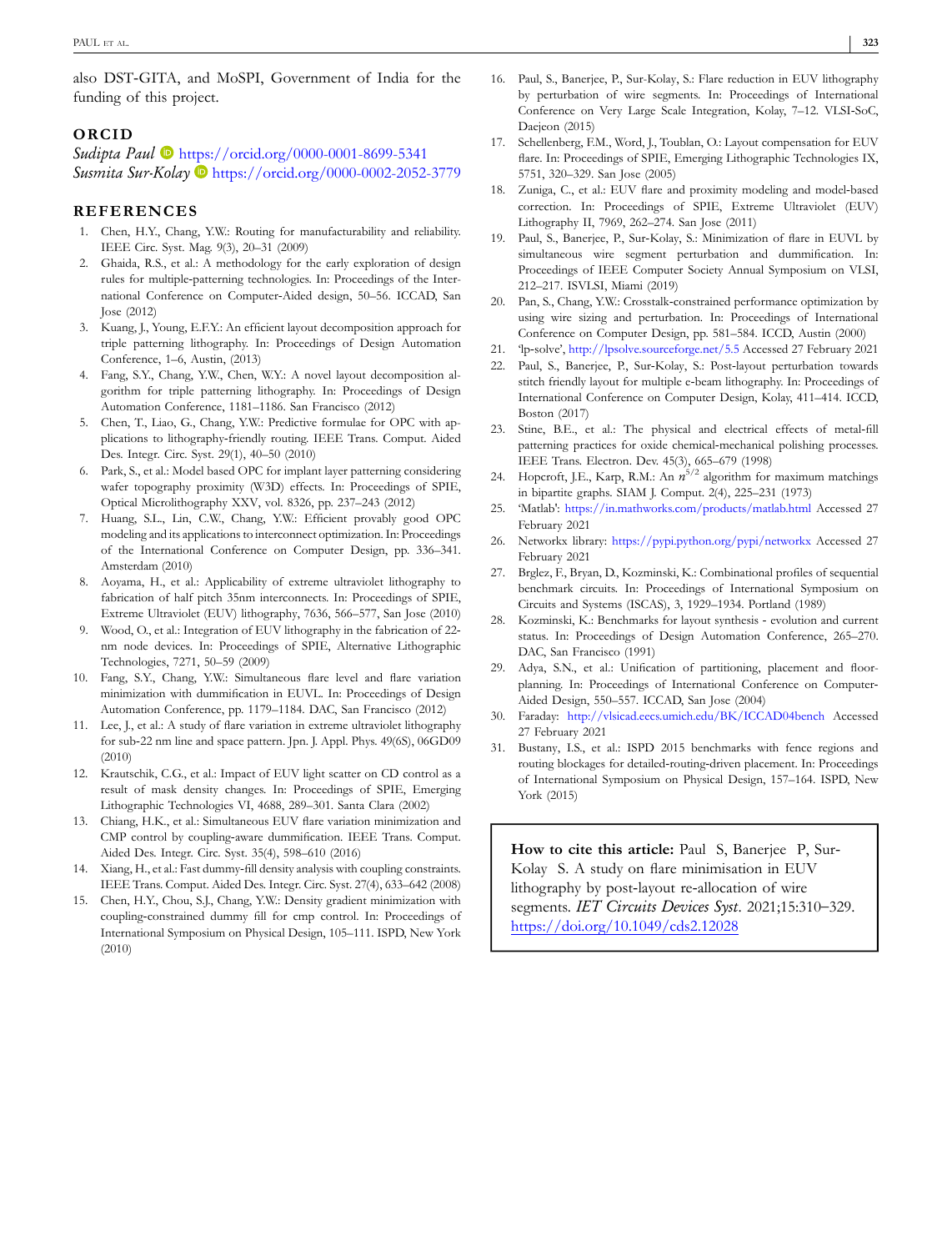#### **324**

#### **APPENDIX I**

#### **Reduction in Flare**

Table A1 shows the results of wire segment perturbation on all benchmark circuits using Gaussian and sigmoidal target density maps. Columns *Circuit* and *ML#* give the name of the circuit and the vertical metal layer on which wire segment perturbation is performed. The major Column *Initial* shows the flare values for the input layout. The major Columns *Our ILP*‐*based method* + *track assignment* and *Relaxed ILP* + *track assign‐ ment* show the flare values for the final layout achieved by our proposed ILP, and ILP with constraints relaxation, respectively.

The minor columns labelled *Variation* and *Mean* under the three major columns show the corresponding values of flare variation and mean.

Columns *%Pert* and *Time* represent the percentage of the wire segments perturbed, and the execution times for *Initial*, *Our ILP*‐*based method* + *track assignment* and *Relaxed ILP* + *track assignment*. Circuits in the same benchmark suite are grouped under the row header with the name of the benchmark suite. The layer wise improvement over all the circuits in a benchmark suite is computed using the geometric mean, and normalised with respect to initial values. The rows

showing overall improvements for each benchmark suite are highlighted.

#### **APPENDIX II**

#### **Reduction in Dummy Demand**

Table A2 lists the reduction of post-perturbation dummy demand for MCNC, ISPD'15 and FARADAY benchmark circuits, respectively. The structure of the table is same as that of Table A1 . The minor columns named *variation* and *Mean* represent the variation of dummy demand and average dummy demand density. The columns *Circuit* and *ML#* and represent the name of the circuits and the vertical layer number. The major column *Initial* shows the total requirement of dummy fills in terms of density for the input layout. The columns named *Our ILP*‐*based method* + *track assignment* and *Relaxed ILP* + *track assignment* report the dummy fill demand density in the final layout after perturbation using Gaussian and sigmoidal target density maps. In this table, layer wise overall improvement is similarly computed using geometric mean and normalised with respect to initial values. The overall improvement values are highlighted for every benchmark suites.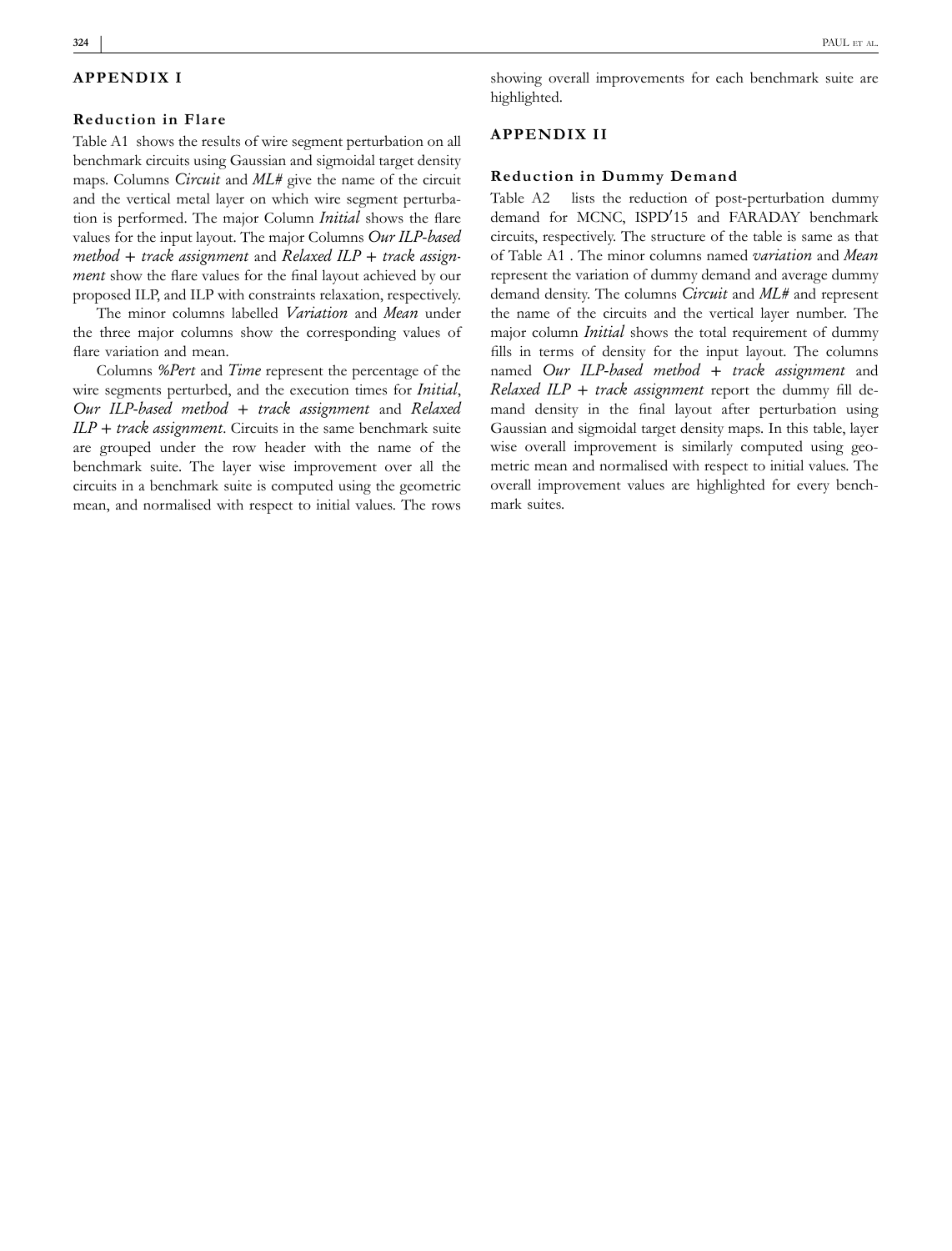| $\lambda$ 1<br>TABLE |                    |                          |                          | Flare reduction results for MCNC, Faraday and ISPD'1 |        |                | 5 benchmark suites       |           |                                |                           |           |                                            |        |                |                          |                                |            |       |             |
|----------------------|--------------------|--------------------------|--------------------------|------------------------------------------------------|--------|----------------|--------------------------|-----------|--------------------------------|---------------------------|-----------|--------------------------------------------|--------|----------------|--------------------------|--------------------------------|------------|-------|-------------|
|                      |                    | Initial                  |                          | Using Gaussian Target                                |        |                | ensity Map               |           |                                |                           |           | Using Sigmoidal Target Density Map         |        |                |                          |                                |            |       |             |
|                      |                    |                          |                          | Our ILP-based method +<br>assignment                 |        |                | $\operatorname{track}$   |           | Relaxed ILP + track assignment |                           |           | Our ILP-based method + track<br>assignment |        |                |                          | Relaxed ILP + track assignment |            |       |             |
| Circuit              | ML#                | Variation                | Mean                     | Variation                                            | Mean   | $\%$ Pert      | Time(s)                  | Variation | Mean                           | $\% {\bf Pert}$           | Time(s)   | Variation                                  | Mean   | %Pert          | Time(s)                  | Variation                      | Mean       | %Pert | Time(s)     |
|                      |                    |                          |                          |                                                      |        |                |                          |           | MCNC                           | <b>Benchmark Circuits</b> |           |                                            |        |                |                          |                                |            |       |             |
| s13207               | M2                 | 0.2005                   | 0.1921                   | 0.1572                                               | 0.1799 | 58.23          | 25.78                    | 0.1374    | 0.1730                         | 70.02                     | 10.56     | 0.1457                                     | 0.1723 | 62.30          | 28.88                    | 0.1256                         | 0.1690     | 76.67 | 11.23       |
| s15850               | $\rm \overline{M}$ | 0.1998                   | 0.1940                   | 0.1741                                               | 0.1833 | 60.63          | 19.36                    | 0.1699    | 0.1830                         | 68.54                     | $12.00$   | 0.1623                                     | 0.1810 | 59.25          | 22.36                    | 0.1586                         | 0.1796     | 70.23 | 10.03       |
| s38584               | $\Sigma$           | 0.2057                   | 0.1938                   | 0.1679                                               | 0.1791 | 63.39          | 35.95                    | 0.1574    | 0.1799                         | 76.33                     | 15.20     | 0.1579                                     | 0.1689 | 64.21          | 30.55                    | 0.1533                         | 0.1703     | 78.03 | 13.00       |
| s38417               | M <sup>2</sup>     | 0.2083                   | 0.1975                   | 0.1775                                               | 0.1826 | $61.07\,$      | 38.20                    | 0.1695    | 0.1786                         | 72.30                     | 15.78     | 0.1747                                     | 0.1827 | 65.45          | 30.00                    | 0.1638                         | 0.1705     | 69.90 | 19.30       |
| s5378                | $\Sigma$           | 0.2075                   | 0.1972                   | 0.1691                                               | 0.1802 | 52.90          | 21.23                    | 0.1575    | 0.1835                         | 68.84                     | $09.10\,$ | 0.1609                                     | 0.1855 | 56.64          | 13.93                    | 0.1495                         | 0.1800     | 65.58 | 07.83       |
| s9234                | $\Sigma$           | 0.1960                   | 0.2030                   | 0.1690                                               | 0.1953 | 50.68          | 13.60                    | 0.1560    | 0.1930                         | 66.52                     | 05.56     | 0.1706                                     | 0.1924 | 48.88          | 19.33                    | 0.1469                         | 0.1867     | 73.94 | 07.50       |
| Struct               | $\Sigma$           | 0.2731                   | 0.2596                   | 0.2322                                               | 0.2432 | 48.95          | 13.86                    | 0.2132    | 0.2396                         | 67.12                     | 07.33     | 0.2161                                     | 0.2390 | 43.93          | 12.57                    | 0.1978                         | 0.2262     | 68.84 | 10.20       |
| primary1             | $\Sigma$           | 0.2743                   | 0.2603                   | 0.2309                                               | 0.2380 | 64.35          | 30.59                    | 0.2251    | 0.2303                         | 73.56                     | 19.52     | 0.2265                                     | 0.2463 | 55.95          | 24.06                    | 0.2030                         | 0.2253     | 74.96 | $15.00$     |
| primary2             | M <sub>2</sub>     | 0.2707                   | 0.2565                   | 0.2321                                               | 0.2370 | 57.60          | 39.16                    | 0.2203    | 0.2265                         | 75.47                     | 20.47     | 0.2134                                     | 0.2340 | 61.39          | 34.78                    | 0.1913                         | 0.2185     | 77.72 | 17.63       |
| Geomean              | $\Sigma$           | 0.2239                   | 0.2152                   | 0.1877                                               | 0.2004 |                | 24.59                    | 0.1760    | 0.1972                         |                           | 11.82     | 0.1788                                     | 0.1983 |                | 22.82                    | 0.1637                         | 0.1905     |       | 11.81       |
| Norm                 | N <sub>2</sub>     | $\overline{\phantom{0}}$ | $\overline{\phantom{0}}$ | 0.84                                                 | 0.93   | $\overline{1}$ | $\overline{\phantom{0}}$ | 0.79      | 0.92                           | $\overline{1}$            | 0.48      | 0.80                                       | 0.92   | $\overline{1}$ | $\overline{\phantom{0}}$ | 0.73                           | 0.89       |       | 0.52        |
|                      |                    |                          |                          |                                                      |        |                |                          |           | FARADAY Benchmark Circuits     |                           |           |                                            |        |                |                          |                                |            |       |             |
|                      | $\rm M2$           | 0.1877                   | 0.1756                   | 0.1692                                               | 0.1648 | 49.10          |                          | 0.1612    | 0.1584                         | 62.20                     |           | 0.14753                                    | 0.1577 | 56.30          |                          | 0.1396                         | 0.1510     | 78.02 |             |
| <b>DMA</b>           | N4                 | 0.1942                   | 0.1934                   | 0.1788                                               | 0.1864 | 30.80          | 463                      | 0.1711    | 0.1843                         | 46.38                     | 335       | 0.1773                                     | 0.1833 | 43.10          | 549                      | 0.1665                         | 0.1801     | 55.50 | 409         |
|                      | $\rm\,M$           | 0.2020                   | 0.2066                   | 0.1985                                               | 0.2042 | 23.95          |                          | 0.1915    | 0.1993                         | 35.25                     |           | 0.1912                                     | 0.2022 | 40.98          |                          | 0.1870                         | 0.1960     | 53.92 |             |
|                      | $\Sigma$           | 0.2228                   | 0.1952                   | 0.1907                                               | 0.1840 | 54.06          |                          | 0.1793    | 0.1803                         | 68.00                     |           | 0.1750                                     | 0.1690 | 70.22          |                          | 0.1627                         | 0.1609     | 82.03 |             |
| DSP <sub>1</sub>     | Ν4                 | 0.2239                   | 0.2030                   | 0.2113                                               | 0.1989 | 43.20          | 737                      | 0.2042    | 0.1953                         | $51.09$                   | 488       | 0.1999                                     | 0.1901 | 39.20          | 711                      | 0.1905                         | 0.1838     | 60.93 | 416         |
|                      | $\rm\,M$           | 0.2139                   | 0.2030                   | 0.2104                                               | 0.2011 | 20.30          |                          | 0.2044    | 0.1970                         | 38.18                     |           | 0.2046                                     | 0.1969 | 47.50          |                          | 0.2021                         | 0.1966     | 37.80 |             |
|                      | $\Sigma$           | 0.1971                   | 0.1853                   | 0.1544                                               | 0.1691 | 66.53          |                          | 0.1488    | 0.1665                         | 76.64                     |           | 0.1491                                     | 0.1567 | 68.04          |                          | 0.1420                         | 0.1571     | 80.59 |             |
| DSP <sub>2</sub>     | И4                 | 0.1997                   | 0.1948                   | 0.1854                                               | 0.1861 | 39.02          | 694                      | 0.1864    | 0.1865                         | 60.68                     | 493       | 0.1783                                     | 0.1819 | 44.76          | 693                      | 0.1703                         | $0.1807\,$ | 56.73 | 450         |
|                      | N <sub>6</sub>     | 0.2292                   | 0.2228                   | 0.2269                                               | 0.2214 | 34.00          |                          | 0.2210    | 0.2174                         | 29.09                     |           | 0.2173                                     | 0.2154 | 19.44          |                          | 0.2140                         | 0.2127     | 33.03 |             |
|                      | $\Sigma$           | 0.2439                   | 0.2067                   | 0.2075                                               | 0.1907 | 46.74          |                          | 0.2051    | 0.1896                         | 64.76                     |           | 0.1992                                     | 0.1836 | 59.00          |                          | 0.1923                         | 0.1803     | 74.75 |             |
| RISC1                | N <sub>4</sub>     | 0.2246                   | 0.1978                   | 0.2114                                               | 0.1898 | 32.37          | 1139                     | 0.2062    | 0.1907                         | 46.00                     | 738       | 0.2053                                     | 0.1849 | 26.53          | 781                      | 0.1968                         | 0.1812     | 35.60 | 600         |
|                      | $\rm\,M$           | 0.2417                   | 0.2103                   | 0.2390                                               | 0.2076 | 22.50          |                          | 0.2350    | 0.2076                         | 30.08                     |           | 0.2350                                     | 0.2060 | 17.93          |                          | 0.2251                         | 0.2024     | 22.96 |             |
|                      | $\Sigma$           | 0.2098                   | 0.1988                   | 0.1783                                               | 0.1803 | 42.60          |                          | 0.1703    | 0.1782                         | 66.28                     |           | 0.1685                                     | 0.1762 | 62.00          |                          | 0.1604                         | 0.1717     | 76.30 |             |
|                      |                    |                          |                          |                                                      |        |                |                          |           |                                |                           |           |                                            |        |                |                          |                                |            |       | (Continues) |

PAUL ET AL .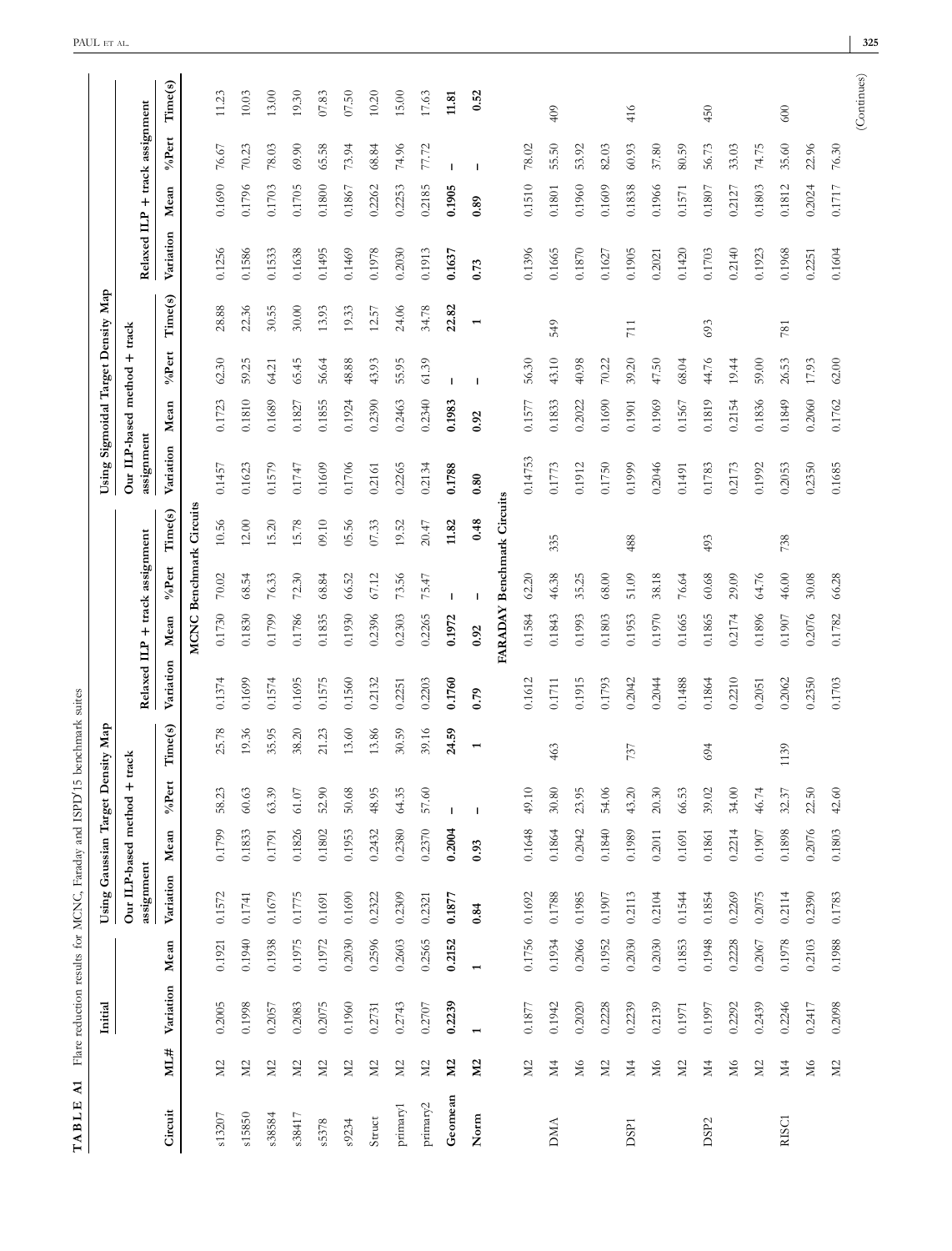|                                |                    | Initial    |            | Using Gaussian Target Density Map    |            |                |                          |                                |          |           |                            | Using Sigmoidal Target Density Map         |            |              |                          |                                |            |                |         |
|--------------------------------|--------------------|------------|------------|--------------------------------------|------------|----------------|--------------------------|--------------------------------|----------|-----------|----------------------------|--------------------------------------------|------------|--------------|--------------------------|--------------------------------|------------|----------------|---------|
|                                |                    |            |            | Our ILP-based method +<br>assignment |            |                | track                    | Relaxed ILP + track assignment |          |           |                            | Our ILP-based method + track<br>assignment |            |              |                          | Relaxed ILP + track assignment |            |                |         |
| Circuit                        | ML#                | Variation  | Mean       | Variation                            | Mean       | %Pert          | Time(s)                  | Variation                      | Mean     | %Pert     | Time(s)                    | Variation                                  | Mean       | $\%$ Pert    | Time(s)                  | Variation                      | Mean       | %Pert          | Time(s) |
| RISC <sub>2</sub>              | N4                 | 0.1843     | 0.1848     | 0.1719                               | 0.1777     | 27.06          | 1065                     | 0.1655                         | 0.1772   | 42.57     | 723                        | 0.1688                                     | 0.1746     | 33.25        | 728                      | 0.1629                         | 0.1701     | 51.33          | 499     |
|                                | N <sub>6</sub>     | 0.2093     | 0.2046     | 0.2055                               | 0.2024     | 19.95          |                          | 0.2015                         | 0.1994   | 29.07     |                            | 0.2020                                     | 0.2003     | $21.00$      |                          | 0.1929                         | 0.1963     | 26.12          |         |
|                                | M <sub>2</sub>     | 0.2114     | 0.1920     | 0.1791                               | 0.1775     | $\mathsf{I}$   |                          | 0.1719                         | 0.1743   | I         |                            | 0.1668                                     | 0.1683     | $\mathbf{I}$ |                          | 0.1583                         | 0.1639     | $\mathsf{I}$   |         |
| Geomean                        | <b>M4</b>          | 0.2047     | 0.1946     | 0.1911                               | 0.1877     | $\overline{1}$ | 779.21                   | 0.1859                         | 0.1867   |           | 532.97                     | 0.1854                                     | 0.1829     |              | 687.69                   | 0.1769                         | 0.1791     | $\blacksquare$ | 469.96  |
|                                | М6                 | 0.2188     | 0.2093     | 0.2156                               | 0.2072     | $\overline{1}$ |                          | 0.2101                         | 0.2040   |           |                            | 0.2095                                     | 0.2040     |              |                          | 0.2038                         | 0.2007     | $\mathbf{I}$   |         |
|                                | $\Sigma$           |            |            | 0.85                                 | 0.93       | $\mathbf{I}$   |                          | 0.81                           | 0.91     |           |                            | 0.79                                       | 0.88       |              |                          | 0.75                           | 0.85       | $\overline{1}$ |         |
| Norm                           | М4                 |            |            | 0.93                                 | 0.96       | $\mathbf{I}$   | $\overline{\phantom{0}}$ | 0.91                           | 0.96     |           | 0.68                       | 0.91                                       | 0.94       |              | $\overline{\phantom{0}}$ | 0.86                           | 0.92       | $\mathbf{I}$   | 0.68    |
|                                | M6                 |            |            | 0.98                                 | 0.99       | $\mathbf{I}$   |                          | 0.96                           | 0.98     | I         |                            | 0.95                                       | 0.97       | I            |                          | 0.93                           | 0.96       | $\mathbf{I}$   |         |
|                                |                    |            |            |                                      |            |                |                          |                                |          |           | ISPD'15 Benchmark Circuits |                                            |            |              |                          |                                |            |                |         |
| $mgc$ <sub>-des</sub>          | M2                 | 0.1794     | 0.1737     | 0.1666                               | 0.1669     | 32.09          |                          | 0.1616                         | 0.1645   | 59.19     |                            | 0.1532                                     | 0.1495     | 41.96        |                          | 0.1437                         | 0.1480     | 60.83          |         |
| $\hspace{-0.5em}-$ perf_1      | N <sub>4</sub>     | 0.1465     | 0.1180     | 0.1399                               | 0.1148     | 46.23          | 637                      | 0.1393                         | 0.1139   | 66.12     | 377                        | 0.1372                                     | 0.1130     | 55.00        | 490                      | 0.1360                         | 0.1136     | $71.88\,$      | 353     |
| $mgc$ -des                     | $\rm M2$           | 0.2038     | 0.2098     | 0.1856                               | 0.1980     | 46.20          |                          | 0.1853                         | 0.1958   | 63.55     |                            | 0.1557                                     | 0.1876     | 42.58        |                          | 0.1450                         | 0.1696     | 65.79          |         |
| $_{\rm pert\_a}$               | $\rm \overline{M}$ | $\!0.1801$ | 0.1860     | 0.1716                               | 0.1804     | 39.62          | 734                      | 0.1709                         | 0.1802   | 58.63     | 468                        | 0.1671                                     | 0.1792     | 32.98        | 614                      | 0.1655                         | 0.1790     | 40.25          | 396     |
| $mgc$ -des                     | $\Sigma$           | 0.1935     | 0.1850     | 0.1811                               | 0.1805     | 50.39          |                          | 0.1780                         | 0.1793   | 53.07     |                            | 0.1378                                     | 0.1574     | 39.00        |                          | 0.1269                         | 0.1483     | 58.42          |         |
| $\hspace{-0.05cm} -$ perf_b    | N <sub>4</sub>     | 0.1891     | 0.0894     | 0.1841                               | 0.0872     | 28.72          | 814                      | 0.1838                         | 0.0870   | 36.12     | 494                        | 0.1799                                     | 0.0852     | 32.98        | 682                      | 0.1757                         | 0.0846     | 40.25          | 523     |
| mgc_edit                       | $\Sigma$           | 0.1353     | 0.1324     | 0.1235                               | 0.1240     | 62.19          |                          | 0.1196                         | 0.1226   | 68.70     |                            | 0.1071                                     | $0.1171\,$ | 64.40        |                          | 0.1041                         | 0.1159     | 73.33          |         |
| $\frac{\text{dist}}{\text{a}}$ | N <sub>4</sub>     | 0.1626     | 0.1026     | 0.1582                               | $0.1001\,$ | 25.85          | 918                      | 0.1566                         | 0.0995   | 32.96     | 615                        | 0.1551                                     | 0.0994     | 32.92        | 694                      | 0.1512                         | 0.0989     | 38.88          | 523     |
|                                | $\rm M2$           | 0.2023     | $0.1817\,$ | 0.1746                               | 0.1643     | 63.33          |                          | 0.1723                         | 0.1635   | 75.25     |                            | 0.1606                                     | 0.1619     | 76.50        |                          | 0.1535                         | 0.1580     | 81.84          |         |
| $mgc\_fft\_1$                  | Ž4                 | 0.1063     | 0.0948     | 0.0999                               | 0.0919     | 50.33          | 341                      | 0.0966                         | 0.0916   | 58.41     | 177                        | 0.0994                                     | 0.0929     | 48.00        | 319                      | 0.0993                         | 0.0928     | 67.30          | 186     |
|                                | $\Sigma$           | 0.1953     | 0.1656     | 0.1634                               | 0.1484     | 59.00          |                          | 0.1623                         | 0.1489   | $78.00\,$ |                            | 0.1598                                     | 0.1498     | 60.87        |                          | 0.1511                         | 0.1472     | $79.10\,$      |         |
| mgc_fft_2                      | Й4                 | 0.1741     | 0.1051     | 0.1640                               | 0.1004     | 43.00          | 308                      | 0.1646                         | $0.1011$ | 55.09     | 152                        | 0.1599                                     | 0.0988     | 54.80        | 268                      | 0.1584                         | 0.0978     | 67.15          | 152     |
|                                | M <sub>2</sub>     | 0.2586     | 0.2314     | 0.2227                               | 0.2174     | 55.69          |                          | 0.2073                         | 0.2027   | 73.08     |                            | 0.2143                                     | 0.2080     | 70.77        |                          | 0.1913                         | 0.2036     | 82.65          |         |
| $mgc\_fft\_a$                  | N <sub>4</sub>     | 0.2745     | 0.2247     | 0.2651                               | 0.2194     | 22.94          | 309                      | 0.2647                         | 0.2205   | 34.95     | 138                        | 0.2517                                     | 0.2127     | 40.53        | 443                      | 0.2502                         | 0.2096     | 57.20          | 199     |
|                                | $\Sigma$           | 0.2526     | 0.2305     | 0.2037                               | 0.2097     | 44.76          |                          | 0.2022                         | 0.2054   | 77.72     |                            | 0.1984                                     | 0.2035     | 57.20        |                          | 0.1874                         | 0.1994     | 74.25          |         |
| $mgc\_fft\_b$                  | N <sub>4</sub>     | 0.2545     | 0.2276     | 0.2447                               | 0.2205     | 27.66          | 280                      | 0.2441                         | 0.2211   | 39.78     | 126                        | 0.2416                                     | 0.2197     | 24.70        | 266                      | 0.2385                         | 0.2187     | 43.84          | 116     |
| mgc_pci_                       | $\rm M2$           | 0.2431     | 0.1788     | 0.2146                               | 0.1650     | 50.63          |                          | 0.2131                         | 0.1623   | 67.25     |                            | 0.2032                                     | 0.1629     | 59.50        |                          | 0.1908                         | $0.1601\,$ | $76.10\,$      |         |
| bridge $32_a$                  | $\rm M4$           | 0.1944     | 0.1247     | 0.1894                               | 0.1223     | 29.05          | 238                      | 0.1894                         | 0.1223   | 46.00     | 134                        | 0.1783                                     | 0.1196     | 34.88        | 272                      | 0.1756                         | 0.1186     | 53.15          | 156     |

**TABLE A1** (Continued)

 $\begin{tabular}{ll} \bf{TABLE \,\,A1} & (Continued) \\ \end{tabular}$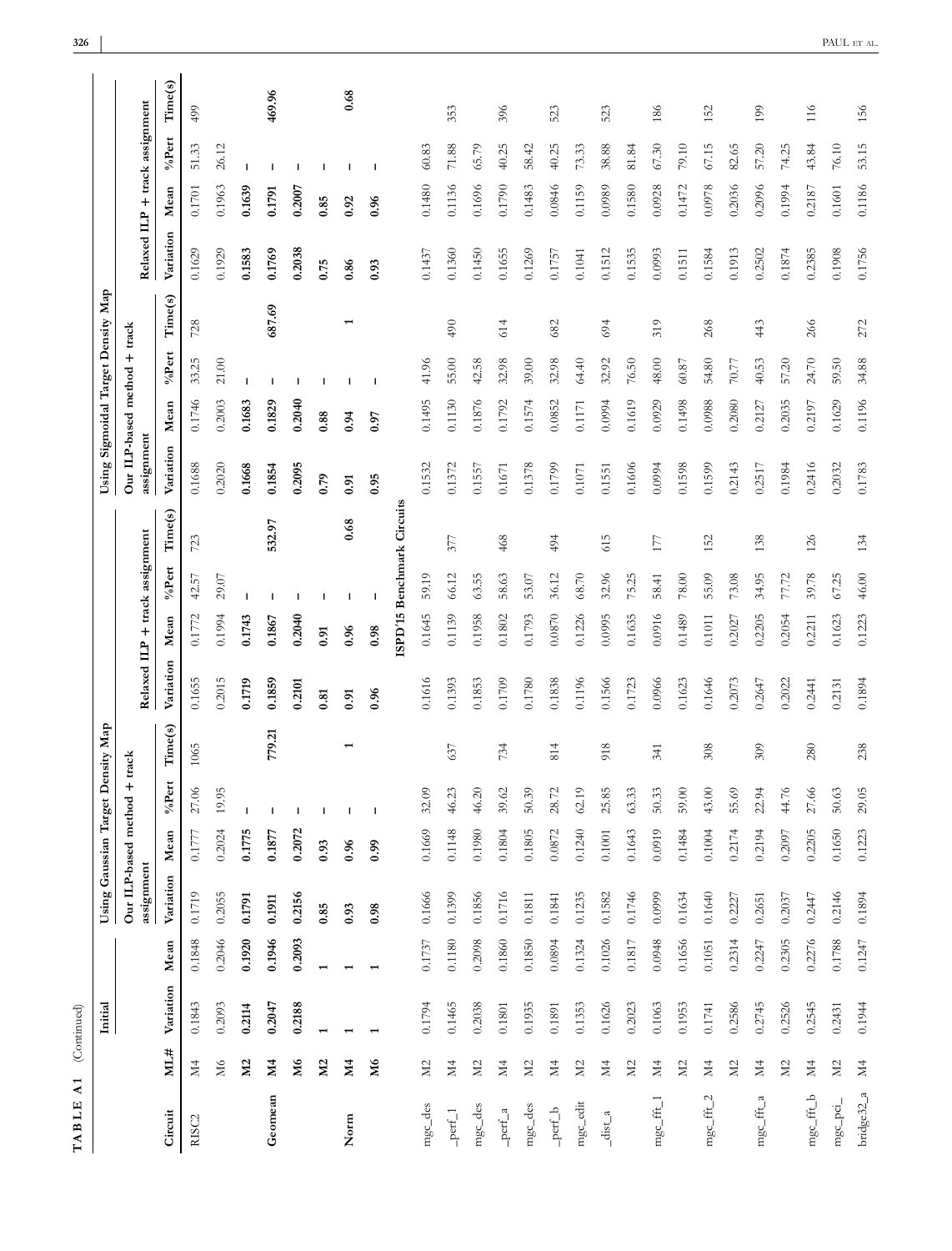| ٢                          |
|----------------------------|
| 凹<br>נ<br>Þ<br>ŕ<br>l<br>۴ |

|                 |                         | Initial   |        | Using Gaussian Target Density Map      |                |   |         |                                |              |       |        | Using Sigmoidal Target Density Map                                                     |                |       |        |                                |              |       |        |
|-----------------|-------------------------|-----------|--------|----------------------------------------|----------------|---|---------|--------------------------------|--------------|-------|--------|----------------------------------------------------------------------------------------|----------------|-------|--------|--------------------------------|--------------|-------|--------|
|                 |                         |           |        | Our ILP-based method +                 |                |   | track   |                                |              |       |        | Our ILP-based method + track                                                           |                |       |        |                                |              |       |        |
|                 |                         |           |        | assignment                             |                |   |         | Relaxed ILP + track assignment |              |       |        | assignment                                                                             |                |       |        | Relaxed ILP + track assignment |              |       |        |
| Circuit         |                         |           |        | ML# Variation Mean Variation Mean %Per |                |   | Time(s) |                                |              |       |        | Variation Mean %Pert Time(s) Variation Mean %Pert Time(s) Variation Mean %Pert Time(s) |                |       |        |                                |              |       |        |
| mgc_pci_        |                         | M2 0.2468 |        | $0.2283$ $0.2142$                      | $0.2142$ 43.88 |   |         | 0.2139                         | 0.2083 64.52 |       |        | 0.1926                                                                                 | $0.2002$ 51.00 |       |        | 0.1817                         | 0.1999 69.30 |       |        |
| bridge32_b $M4$ |                         | 0.2348    |        | $0.2206$ $0.2270$                      | 0.2161 53.80   |   | 217     | 0.2244                         | 0.2160       | 38.62 | 186    | 0.2146                                                                                 | 0.2122         | 44.70 | 218    | 0.2133                         | 0.2096       | 57.00 | 179    |
|                 | M2                      | 0.2075    | 0.1891 | 0.1826                                 | 0.1763         | I |         | 0.1792                         | 0.1732       | I     |        | 0.1651                                                                                 | 0.1674         | I     |        | 0.1549                         | 0.1628       | I     |        |
| Geomean         | $\mathbf{M}$ 4          | 0.1854    | 0.1396 | 0.1780                                 | 0.1358         | I | 418.29  | 0.1769                         | 0.1357       | I     | 239.66 | 0.1728                                                                                 | 0.1340         | I     | 391.72 | 0.1707                         | 0.1332       | I     | 242.28 |
|                 | M <sub>2</sub>          |           |        | 0.88                                   | 0.93           | I | I       | 0.86                           | 0.92         | I     | I      | 0.79                                                                                   | 0.88           | I     | I      | 0.75                           | 0.86         | I     | I      |
| Norm            | $\overline{\mathbf{M}}$ |           |        | 0.96                                   | 0.97           | ı |         | 0.95                           | 0.97         | I     | 0.57   | 0.93                                                                                   | 0.96           | I     |        | 0.92                           | 0.95         | I     | 0.62   |
|                 |                         |           |        |                                        |                |   |         |                                |              |       |        |                                                                                        |                |       |        |                                |              |       |        |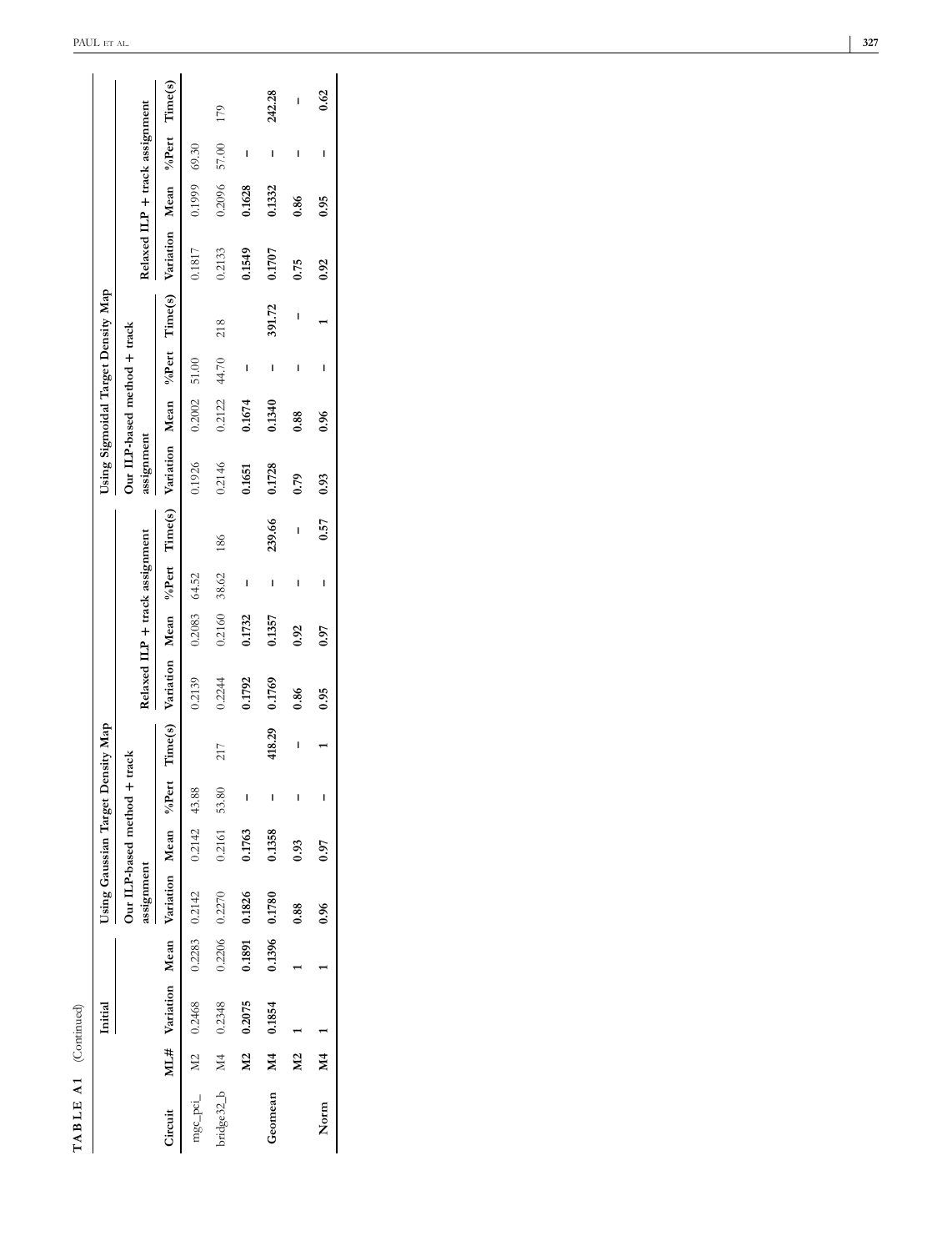|                   |                | Initial      |              |                                               |        | <b>Using Gaussian Target Density Map</b> |        | Using Sigmoidal Target Density Map            |        |                                        |        |
|-------------------|----------------|--------------|--------------|-----------------------------------------------|--------|------------------------------------------|--------|-----------------------------------------------|--------|----------------------------------------|--------|
|                   |                |              |              | Our ILP-based<br>method + track<br>assignment |        | Relaxed<br>$ILP + track$<br>assignment   |        | Our ILP-based<br>method + track<br>assignment |        | Relaxed<br>$ILP + track$<br>assignment |        |
| Circuit           | ML#            | Variation    | Mean         | Variation                                     | Mean   | Variation                                | Mean   | Variation                                     | Mean   | Variation                              | Mean   |
|                   |                |              |              |                                               |        | <b>MCNC Benchmark Circuits</b>           |        |                                               |        |                                        |        |
| s13207            | M <sub>2</sub> | 0.1717       | 0.1650       | 0.1399                                        | 0.1458 | 0.1362                                   | 0.1428 | 0.1170                                        | 0.1354 | 0.1110                                 | 0.1307 |
| s15850            | M <sub>2</sub> | 0.1749       | 0.1666       | 0.1566                                        | 0.1573 | 0.1498                                   | 0.1512 | 0.1314                                        | 0.1454 | 0.1268                                 | 0.1395 |
| s38584            | M <sub>2</sub> | 0.1743       | 0.1669       | 0.1468                                        | 0.1521 | 0.1399                                   | 0.1489 | 0.1372                                        | 0.1467 | 0.1340                                 | 0.1403 |
| s38417            | M <sub>2</sub> | 0.1782       | 0.1699       | 0.1475                                        | 0.1499 | 0.1416                                   | 0.1471 | 0.1415                                        | 0.1496 | 0.1352                                 | 0.1431 |
| s5378             | M <sub>2</sub> | 0.1793       | 0.1693       | 0.1524                                        | 0.1551 | 0.1419                                   | 0.1485 | 0.1350                                        | 0.1451 | 0.1224                                 | 0.1381 |
| s9234             | M <sub>2</sub> | 0.1802       | 0.1738       | 0.1533                                        | 0.1566 | 0.1459                                   | 0.1541 | 0.1310                                        | 0.1408 | 0.1221                                 | 0.1402 |
| Struct            | M <sub>2</sub> | 0.2311       | 0.2238       | 0.1940                                        | 0.2004 | 0.1883                                   | 0.2023 | 0.1558                                        | 0.1863 | 0.1501                                 | 0.1832 |
| primary1          | M2             | 0.2319       | 0.2243       | 0.1993                                        | 0.2081 | 0.1894                                   | 0.1993 | 0.1814                                        | 0.1953 | 0.1624                                 | 0.1850 |
| primary2          | M <sub>2</sub> | 0.2287       | 0.2211       | 0.1927                                        | 0.1992 | 0.1869                                   | 0.1984 | 0.1742                                        | 0.1896 | 0.1539                                 | 0.1837 |
| Geomean           | M <sub>2</sub> | 0.1929       | 0.1851       | 0.1633                                        | 0.1678 | 0.1563                                   | 0.1642 | 0.1436                                        | 0.1579 | 0.1344                                 | 0.1523 |
| Norm              | M <sub>2</sub> | $\mathbf{1}$ | $\mathbf{1}$ | $\bf 0.85$                                    | 0.91   | 0.81                                     | 0.89   | 0.74                                          | 0.85   | 0.70                                   | 0.82   |
|                   |                |              |              |                                               |        | <b>FARADAY Benchmark Circuits</b>        |        |                                               |        |                                        |        |
|                   | M2             | 0.1570       | 0.1511       | 0.1341                                        | 0.1382 | 0.1260                                   | 0.1330 | 0.1108                                        | 0.1247 | 0.1040                                 | 0.1206 |
| <b>DMA</b>        | M4             | 0.1718       | 0.1659       | 0.1519                                        | 0.1568 | 0.1461                                   | 0.1518 | 0.1443                                        | 0.1514 | 0.1403                                 | 0.1505 |
|                   | M6             | 0.1830       | 0.1770       | 0.1683                                        | 0.1706 | 0.1668                                   | 0.1694 | 0.1656                                        | 0.1674 | 0.1614                                 | 0.1630 |
|                   | M <sub>2</sub> | 0.1750       | 0.1619       | 0.1404                                        | 0.1425 | 0.1338                                   | 0.1368 | 0.1336                                        | 0.1353 | 0.1267                                 | 0.1341 |
| DSP1              | M4             | 0.1811       | 0.1681       | 0.1595                                        | 0.1567 | 0.1577                                   | 0.1559 | 0.1517                                        | 0.1523 | 0.1436                                 | 0.1479 |
|                   | M6             | 0.2014       | 0.1869       | 0.1934                                        | 0.1850 | 0.1903                                   | 0.1838 | 0.1877                                        | 0.1808 | 0.1853                                 | 0.1795 |
|                   | M <sub>2</sub> | 0.1628       | 0.1534       | 0.1241                                        | 0.1299 | 0.1135                                   | 0.1268 | 0.1141                                        | 0.1260 | 0.1085                                 | 0.1234 |
| DSP <sub>2</sub>  | M4             | 0.1705       | 0.1611       | 0.1572                                        | 0.1545 | 0.1533                                   | 0.1531 | 0.1421                                        | 0.1435 | 0.1358                                 | 0.1409 |
|                   | M6             | 0.1949       | 0.1843       | 0.1861                                        | 0.1804 | 0.1848                                   | 0.1799 | 0.1818                                        | 0.1781 | 0.1782                                 | 0.1739 |
|                   | M2             | 0.1801       | 0.1637       | 0.1523                                        | 0.1500 | 0.1478                                   | 0.1433 | 0.1412                                        | 0.1372 | 0.1322                                 | 0.1347 |
| RISC1             | M4             | 0.1756       | 0.1608       | 0.1616                                        | 0.1538 | 0.1576                                   | 0.1499 | 0.1549                                        | 0.1497 | 0.1510                                 | 0.1480 |
|                   | M6             | 0.1881       | 0.1711       | 0.1829                                        | 0.1677 | 0.1808                                   | 0.1673 | 0.1686                                        | 0.1616 | 0.1673                                 | 0.1600 |
|                   | M <sub>2</sub> | 0.1647       | 0.1538       | 0.1382                                        | 0.1390 | 0.1316                                   | 0.1348 | 0.1220                                        | 0.1303 | 0.1178                                 | 0.1253 |
| RISC <sub>2</sub> | M4             | 0.1599       | 0.1493       | 0.1485                                        | 0.1410 | 0.1415                                   | 0.1400 | 0.1408                                        | 0.1379 | 0.1341                                 | 0.1351 |
|                   | M6             | 0.1782       | 0.1654       | 0.1756                                        | 0.1637 | 0.1732                                   | 0.1640 | 0.1688                                        | 0.1606 | 0.1643                                 | 0.1591 |
|                   | M <sub>2</sub> | 0.1677       | 0.1567       | 0.1375                                        | 0.1398 | 0.1300                                   | 0.1348 | 0.1238                                        | 0.1306 | 0.1174                                 | 0.1275 |
| Geomean           | M4             | 0.1716       | 0.1609       | 0.1559                                        | 0.1524 | 0.1511                                   | 0.1501 | 0.1467                                        | 0.1468 | 0.1408                                 | 0.1443 |
|                   | M6             | 0.1889       | 0.1768       | 0.1811                                        | 0.1733 | 0.1790                                   | 0.1726 | 0.1743                                        | 0.1695 | 0.1711                                 | 0.1669 |
|                   | M <sub>2</sub> | $\mathbf{1}$ | $\mathbf{1}$ | 0.82                                          | 0.89   | 0.78                                     | 0.86   | 0.74                                          | 0.83   | 0.70                                   | 0.81   |
| Norm              | M4             | $\mathbf{1}$ | $\mathbf{1}$ | 0.91                                          | 0.95   | 0.88                                     | 0.93   | 0.85                                          | 0.91   | 0.82                                   | 0.90   |
|                   | M6             | $\mathbf{1}$ | $\mathbf{1}$ | 0.96                                          | 0.98   | 0.95                                     | 0.98   | 0.92                                          | 0.96   | 0.91                                   | 0.94   |
|                   |                |              |              |                                               |        | ISPD'15 Benchmark Circuits               |        |                                               |        |                                        |        |
| mgc_des           | M2             | 0.1490       | 0.1406       | 0.1309                                        | 0.1316 | 0.1241                                   | 0.1270 | 0.1220                                        | 0.1264 | 0.1160                                 | 0.1222 |
| $_{\rm perf_1}$   | M4             | 0.1086       | 0.0944       | 0.1031                                        | 0.0916 | 0.1016                                   | 0.0912 | 0.1022                                        | 0.0907 | 0.1002                                 | 0.0899 |